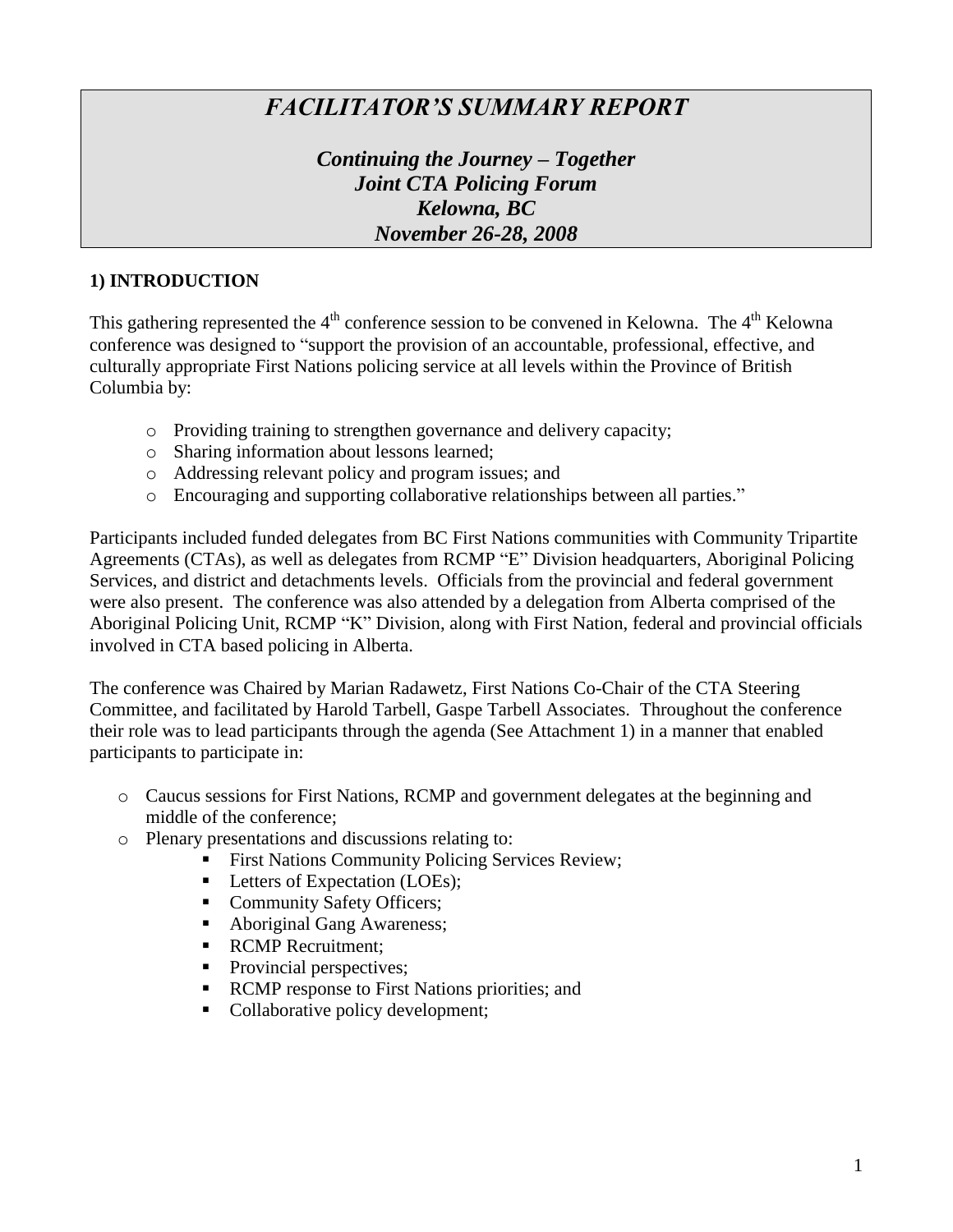- o Workshops and working groups that enabled participants to explore potential solutions to issues in the following topic areas:
	- Relationships:
	- Communications:
	- **Cross-Cultural Sensitivity;**
	- Community Consultative Group;
	- **•** Officer Orientation and program evaluation;
	- Band bylaws and traditional laws; and
	- **Traffic safety;**
- o Networking events were also organized around the meals to encourage informal discussion of the issues at hand and the building of inter-personal relationships between the distinct groups participating at the conferenc*e.*

It is important to note that initially, due to a change in the funding supports available for the conference, the Province of BC had agreed to proceed with two (2) smaller forums, one in Kelowna and one in Prince George, rather than one larger conference. However, given low registration at the proposed northern forum the decision was made to focus on Kelowna and revisit the idea of a northern forum in early 2009.

The following is a summary of the presentations, discussions and outcomes from the  $4<sup>th</sup>$  Kelowna conference session. Prepared by the facilitator, this report is intended to provide a basis for reminding participants of the outcomes of the conference, support efforts to inform others of the issues involved in attempting to support effective policing in First Nations communities, and assist the CTA Steering Committee to develop plans on how it will fulfill its responsibilities to follow up on the issues raised at this conference and to begin planning for future forums.

# **2. AGENDA ACTIVITIES**

# **A) Opening Prayer and Welcoming Remarks**

*Marion Radawetz, Co-Chair, Community Tripartite Agreement (CTA) Steering Committee,* opened the meeting with a prayer in English and Okanagan.

*Chief Robert Louie, Westbank First Nation*, speaking in English and the Okanagan (nsyilxcən) language welcomed everyone to the traditional territory of the Okanagan (syilx) peoples. He extended thanks and appreciation to the organizers, the members of the CTA Steering Committee and the Commanding Officers Aboriginal Advisory Committee (COAAC), and noted that over a dozen First Nations Chiefs were expected to participate in the conference. He acknowledged the presence the RCMP, federal and provincial government leadership and urged them to continue to involve First Nations leaders to build on community capacity, look at what works, and doesn"t work, and what we can do better, together.

> *"We are here to protect these lands, the peoples and the environment, and the future generations, and that is one of the reasons for having conferences such at this."*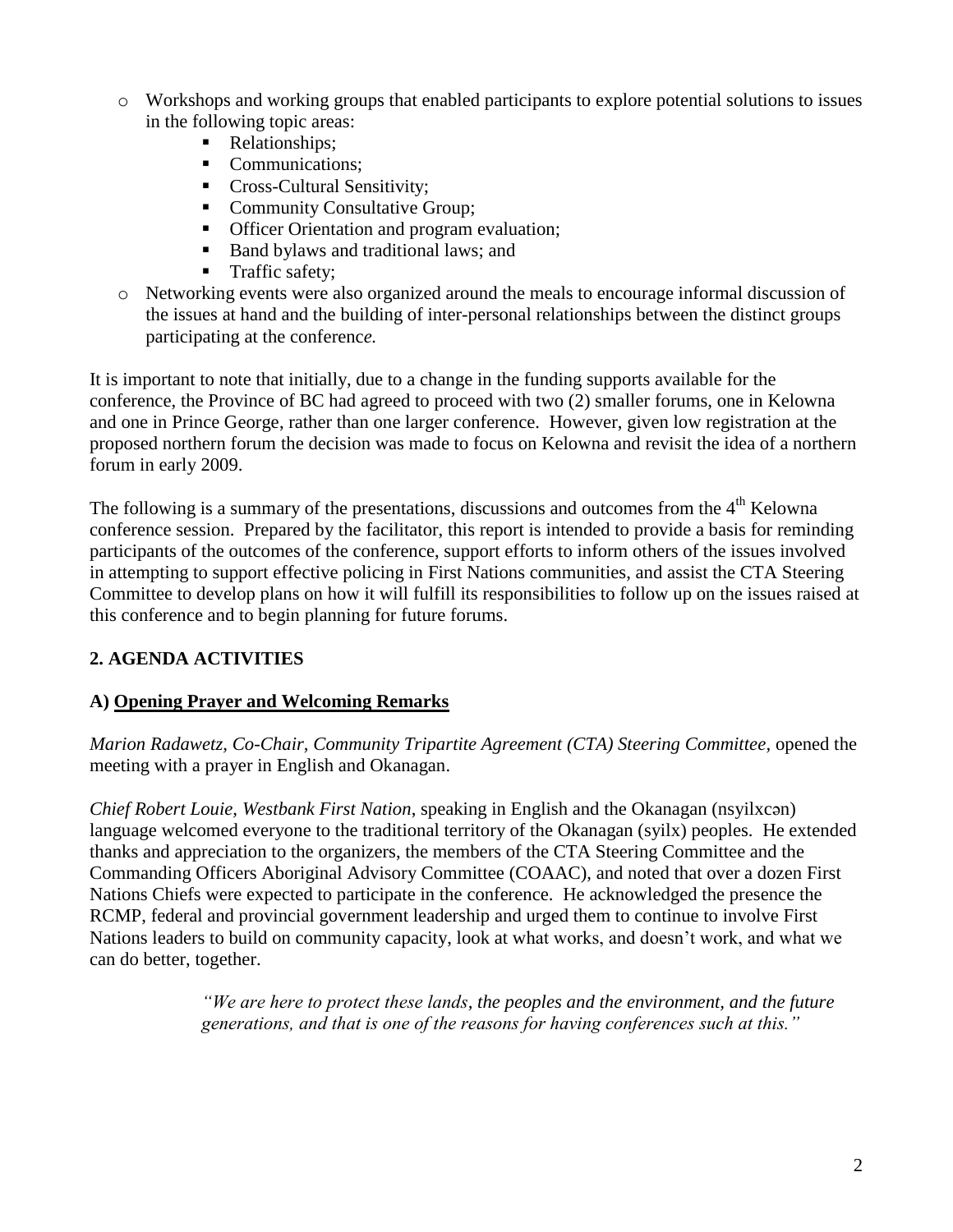He acknowledged the theme of the conference "*Continuing the Journey – together*" and encouraged a focus on involving the First Nations leadership, building on community capacity, and learning from what works and doesn't work, as important elements in our efforts to determine how we can do better, together.

*Terry Bedard, Aboriginal Policing Directorate, Public Safety Canada, Government of Canada,* extended greetings on behalf of the senior officials involved in Aboriginal Policing at the federal level. He noted that there were budget constraints and reviews underway that resulted in the federal decision to not directly fund this gathering. However, he stressed that there continues to be support at the federal level for the contribution that the CTA approach is making to improved policing in First Nations communities.

*Sandra Sajko, Executive Director, Policing Services Division, Ministry of Public Safety and Solicitor General, Government of British Columbia,* speaking on behalf of the BC Minister of Public Safety and Solicitor General John van Dongen, and Kevin Begg, Assistant Deputy Minister and Director of Police Services, extended thanks to the Okanagan Nation Alliance and the Westbank First Nations, and welcomed the participants to the 4<sup>th</sup> First Nations Community Tripartite Agreement Policing Conference. She noted that the completion of a recent review of the First Nations Community Policing Service in BC would be a discussion item on the agenda and indicated that the review and meetings such as this are ways to support the abilities of province, federal government, RCMP and First Nations to conduct policing in a manner that ensures that the community is involved in efforts to improve accountability of the First Nations Community Policing Service.

> *"The review allows us the opportunity to see the strengths, and where we need to make improvements in First Nations policing, and supports the ability of the province, federal governments and RCMP to respect First Nations community culture and beliefs."*

*Chief Superintendent Richard Bent, Deputy Criminal Operations Officer, Contract RCMP "E" Division,* extended the regrets of Commanding Officer Gary Bass who was unable to attend this conference due to his trip to meet with RCMP officers stationed in Afghanistan. He stressed that providing an enhanced policing service in First Nations communities remains a priority of the commander and the division. He also referred to the findings of the FNCPS review and noted that while there have been issues over the years it is important not to lose sight of the good that has been accomplished in First Nations policing.

> *"The relationship that has been built over the years between First Nations and the RCMP has never been better."*

He concluded by complimenting the level of participation of all the parties in discussion such as these, and the "wisdom of the advisors" who have helped develop the working relationship between the RCMP and First Nations into what it is today.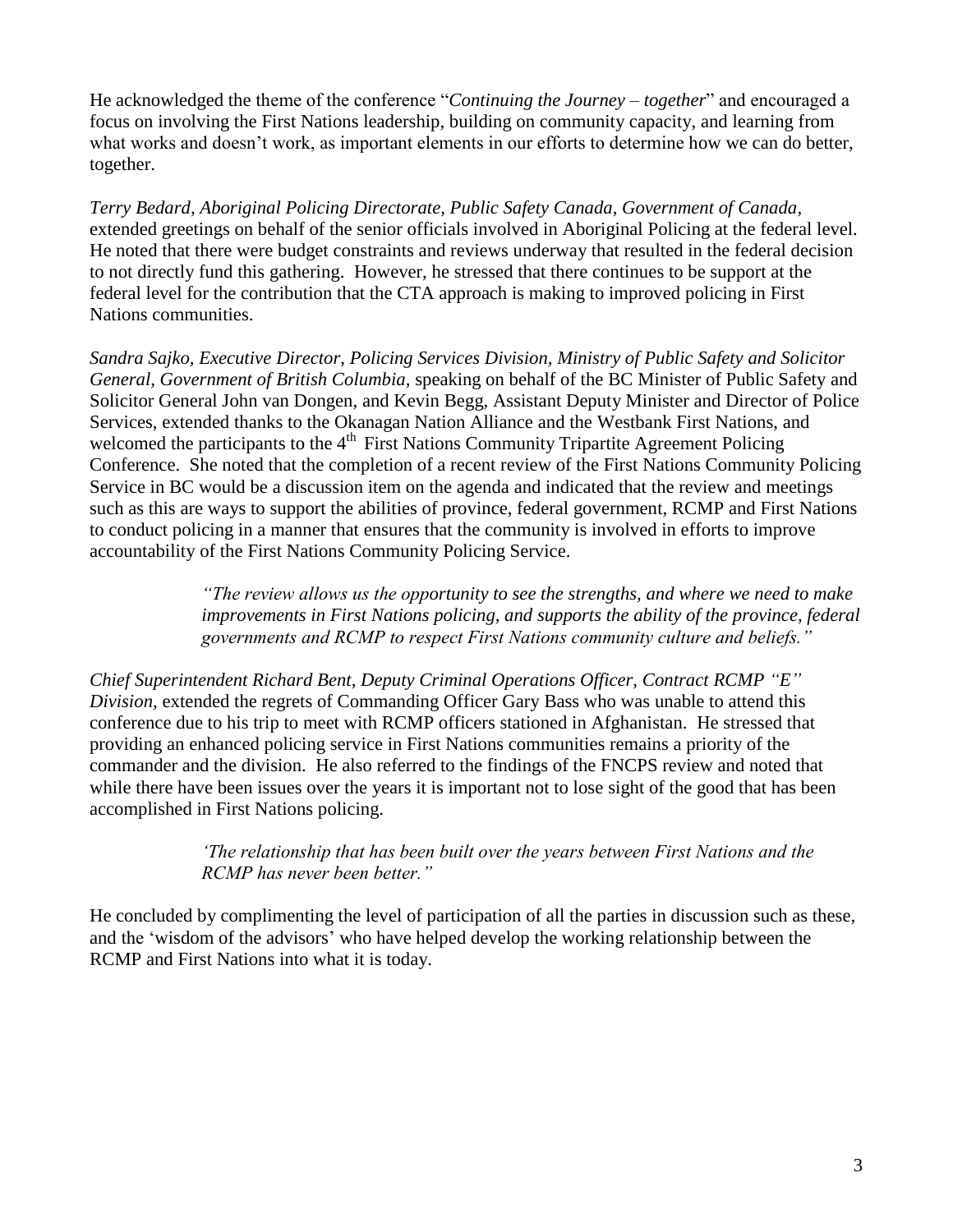*Marion Radawetz, First Nations Co-Chair, CTA Steering Committee,* described how she has been participating in the work of the CTA Steering Committee since its formation and stressed how rewarding it has been to work with the leadership of all the parties involved in First Nations policing. She expressed the view that policing has started to become a priority in First Nations communities, and is now no longer as completely overshadowed by social issues as was the case in the recent past. She emphasized the role of the CTAs in contributing to these improvements and made particular reference to the importance of completing schedule D, a reporting form that is attached to each CTA, and is used to identify indicators of progress.

# **B) First Nations Caucus Sessions**

The First Nations Caucus Sessions are held throughout the conference to provide First Nations participants an opportunity to review the agenda, identify issues that may need to be included in the discussions during the conference, and to select the First Nations members of the committee consistent with the terms of reference of the CTA Steering Committee (See Attachment 2).

There were two caucus sessions held at this years conference. The first was held immediately following the opening of the conference on Wednesday evening, November  $26<sup>th</sup>$ . Issues discussed during this caucus session included:

- o Clarification about the mandate and roles of both the CTA Steering Committee and the Commanding Officers Aboriginal Advisory Committee;
- o The importance of First Nations utilizing these committees as avenues to provide input and influence how policing is delivered in First Nation communities;
- o The need to continue to get more Chiefs to participate in information and problem solving forums such as this;
- o Discussion of how participation in this conference has contributed to informing the RCMP, province and federal governments about ways to address problem issues such as drugs and drug dealers, and the enforcement of band by-laws and how that links to prosecutions; and
- o Clarifying, during this conference, what the impact of the 2010 Olympics will be on policing within BC.

Several of the participants raised the concern about the shortage of officers available to deal with issues in smaller communities and communities on the US/Canada border. This was related to concerns about the low level of resources being assigned in some of these communities (e.g. what am I supposed to do with "point 5" or less of a full time officer that is located 40 miles away?). The participants were very supportive of the Steering Committee members advocating on these issues between conferences and suggested a number of ideas for the committee's workplan such as:

- o Encouraging a change to policies so that communities can have access to at least one fulltime member/officer;
- o Getting more officers from the detachment level to participate in these conferences; and
- o Developing a handbook on what the committee "can and can"t do."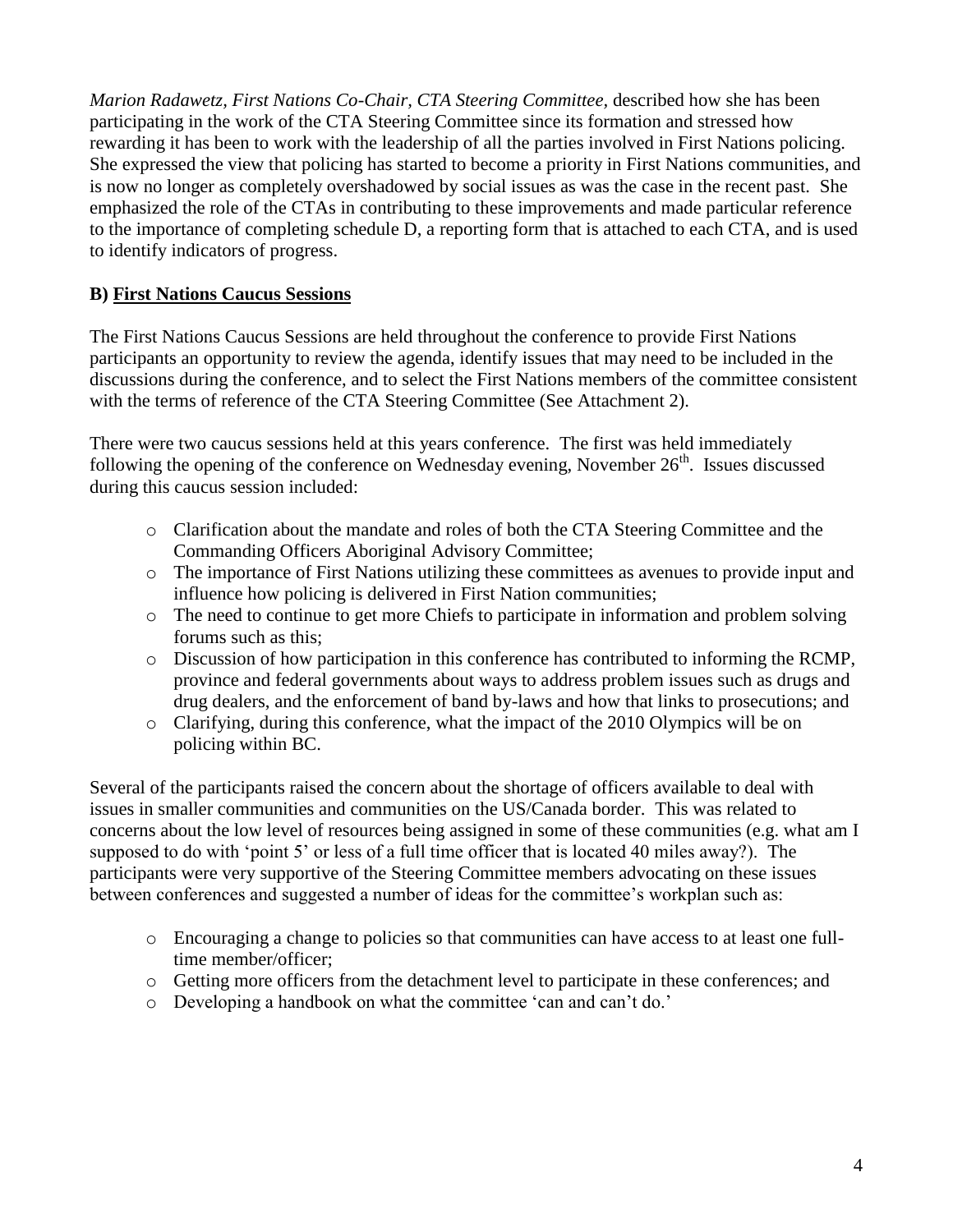The second caucus was held on the afternoon of Thursday, November  $26<sup>th</sup>$ . The First Nation participants were seated in 4 groups based on the RCMP Districts (Vancouver Island, Lower Mainland/Vancouver, Southeast and North) and asked to identify who would be the First Nation representative(s) on the CTA Steering Committee. The updated list of CTA Steering Committee members is contained in Attachment 3.

# **C) Program Monitoring: Review of the First Nations Community Policing Services in BC**

*Stephen Watt, CMLS Global,* introduced himself by summarizing his extensive experience working on policing issues for more than 30 years, including 10 years of work relate to policing in First Nations communities. He described how surveys, focus groups, and a review of documentation was used to conduct a review of the FNCPS and noted that there was real consistency in the responses amongst and between the First Nations, RCMP and government officials interviewed. He highlighted a number of key messages that emerged from the review process including:

- o The importance of acknowledging the diversity within First Nations and between First Nations communities;
- o The critical need for collaborative action in order to make progress on the issues (and noting that this is an approach that is identified in the FNCPS); and
- o The surprising number of "don"t know" answers given during the review (e.g. the definition of "enhanced policing" is not well defined or there is not a shared understanding of what it means).

He concluded by summarizing the forty nine "Suggested Actions" that are contained in the 78-page report and 22-page executive summary. These "Suggested Actions" are organized around the following eight key issues (See Attachment 4):

- *1) RCMP – First Nations Community Relationships 2) RCMP – First Nations Community Communication 3) Cultural Sensitivity and Awareness 4) Community Consultative Groups 5) Letters of Expectation 6) First Nations Community Policing Service*
- *7) Integrated Solutions to Community Concerns and Issues*
- *8) CTA-FNCPS Orientation and FNCPS Evaluation*

# **i) Panel Response to the FNCPS Review**

Immediately following the presentation and dialogue with the participants, representatives of the federal, provincial, RCMP and First Nations/COACC delegations *(i.e. Terry Bedard, Bob Cole, Inspector Sean Maloney, and Gloria Morgan)* were invited to provide an initial comment. In general, each of the speakers complimented CMS Global for the comprehensiveness of the report and express recognition for the issues identified and support for engaging in a discussion on how to move forward with the recommendations. During this discussion the RCMP made it a point to clarify its structure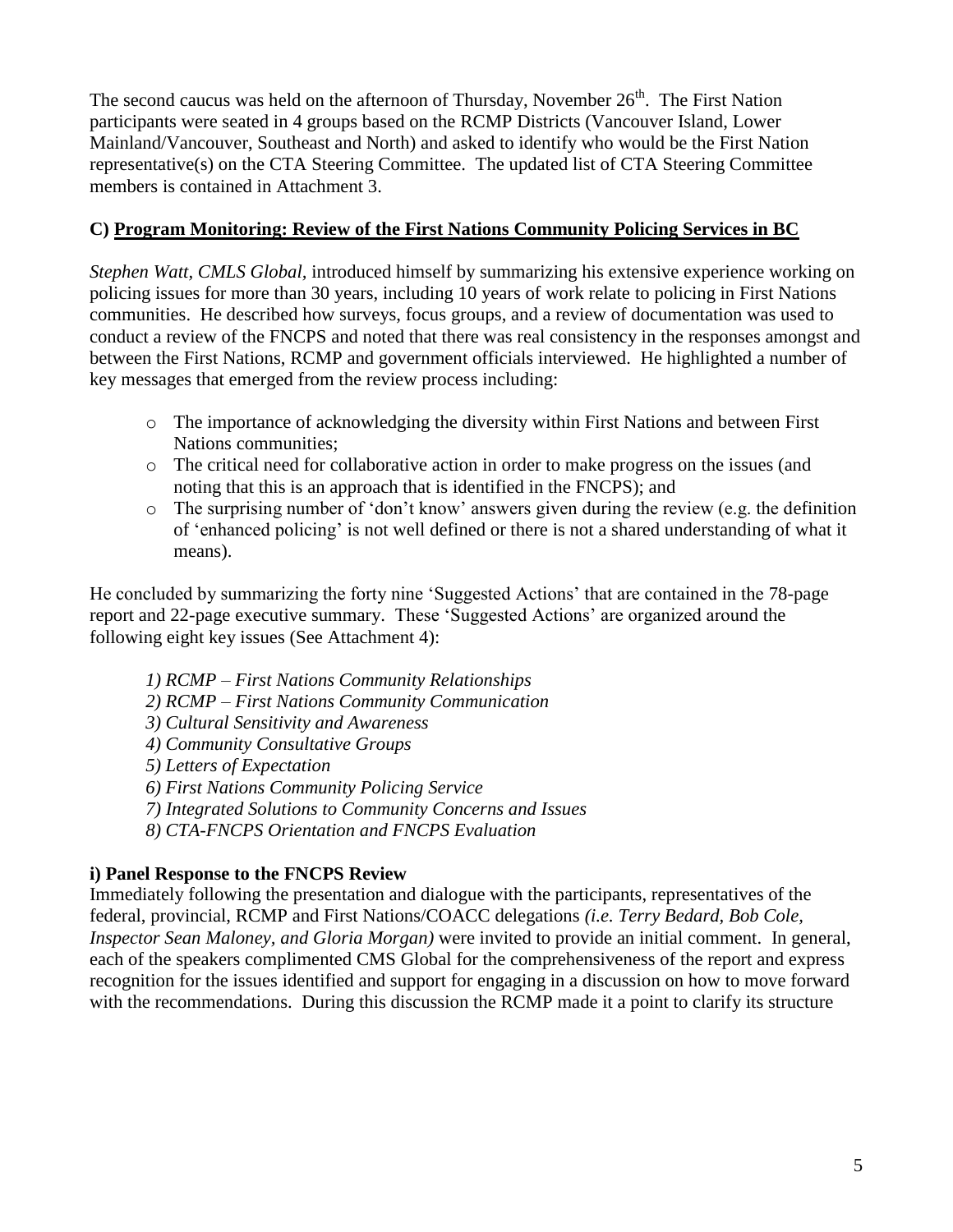and how Aboriginal issues were dealt with between the Detachment Commanders, within each of the four districts, and at the "E" Division headquarters. The Aboriginal NCO Advisory Sergeants for each district, a relatively recent addition to the structure of the RCMP, were introduced (Sgt. Patty Cook, Sgt. Syd Lecky and Sgt. Chris Bear) and indications given that a second Aboriginal Advisory Sergeant is being sought for the North District. In conclusion, both the RCMP and First Nations representatives on the panel urged participants to work with the Detachment Commanders and Advisory Sergeants to identify priorities and work to resolve issues. In response, one participant noted that:

> *"There is a need for a systematic approach that involves the whole detachment in meeting the requirements of effective, comprehensive policing services in FN communities and surrounding areas."*

#### **ii) World Café Discussion Groups on the FNCPS Review Recommendations**

Following the presentations the participants were given an opportunity to work in smaller discussion groups and to explore the content and recommendations of the FNCPS Review. The discussion groups were organized around the eight themes/categories contained in the report itself. Members of the CTA Steering Committee played key roles in these discussion groups, serving as both facilitators and resource people (this is an example of increasing First Nations capacity). Key messages emerging from those discussion groups include the recognition that these are in many ways "chronic" issues that will require continuous attention to ensure that improvements are being made. In addition the discussion groups commented on the following:

#### *a) RCMP – First Nations Community Relationships*

A number of the "Suggested Actions" in this category link directly with the content and effectiveness of the Letters of Expectation, and that work on the other seven issues in the FNCPS Review report would also contribute to an improved relationship.

#### *b) RCMP – First Nations Community Communication*

It will be important to build on existing efforts (e.g. newsletters) rather then trying to create more. It is also critical that information technology can be used in ways that are effective given the circumstances of the communities, and not looked at it as the magic answer. While everyone recognized that there will always be room for improvement, the participants did note that there is a bit of a gap in perceptions with First Nations reporting that communications may not be going as well as the RCMP members felt. While there are some examples of "best practices' out there in all of these issue areas (e.g. Nisga'a approach to CCG minutes) the RCMP and provincial government were encouraged to track, record and disseminate best practices via a central location/website. Proactive approaches to meeting as required and including issues and accountability in community newsletters.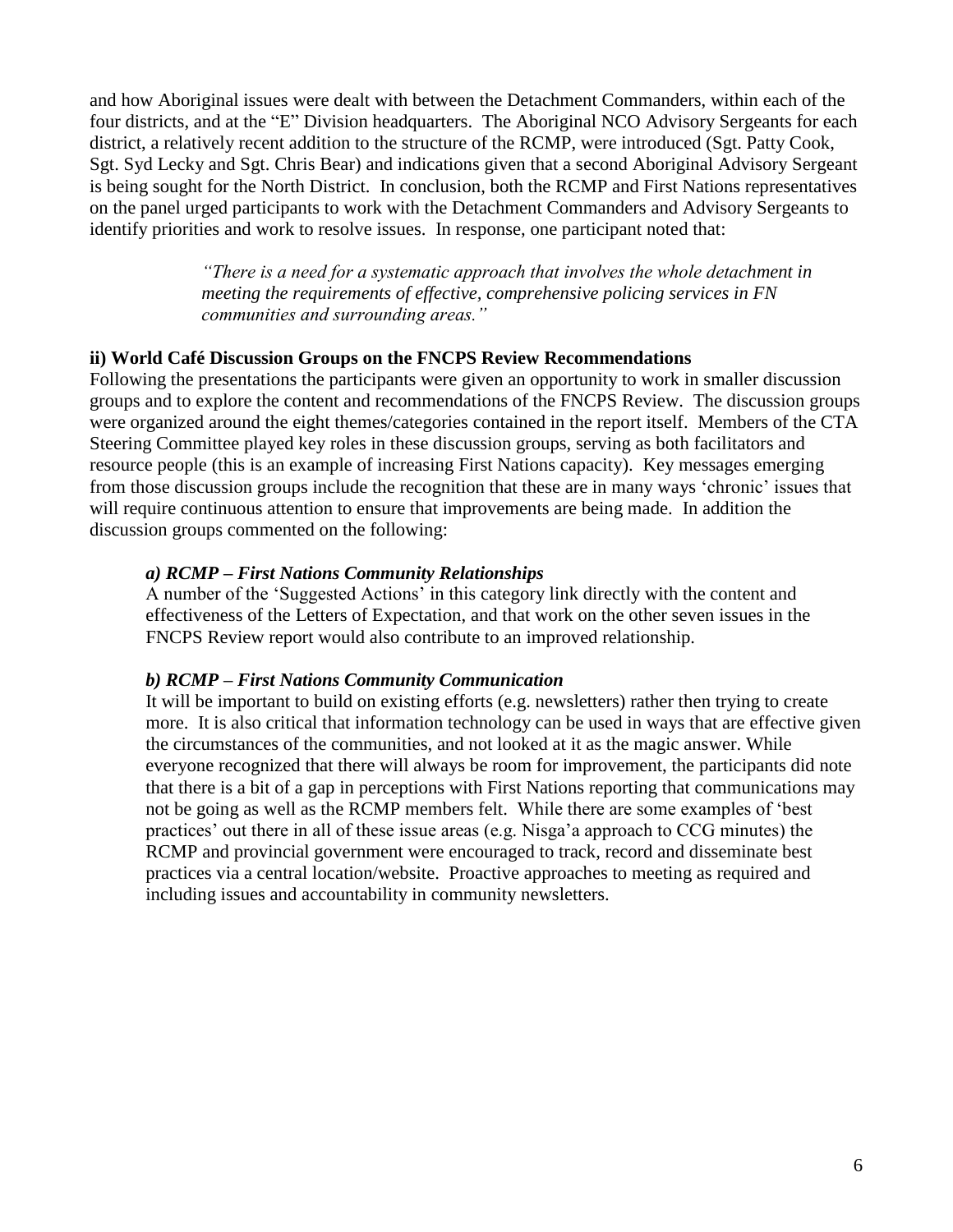#### *c) Cultural Sensitivity and Awareness*

The participants discussed the challenges involved in trying to create this kind of sensitivity in context of the great diversity between First Nations and the policing relationship, in both historic and contemporary terms. It was noted that current efforts are not sufficient especially when trying to deal with the complexity of First Nations diversity, and that it is often incredibly difficult to know how officers are learning and what kinds of materials are effective. The discussion emphasized a "cultural competency" approach where officers and communities are provided enough information and skills in order to recognize and respond to the diversity of issues within both the First Nations and RCMP cultures. It was also suggested that schools can be involved in this kind of work and that it doesn"t just have to be the responsibility of those involved in policing. Resources will need to be dedicated to efforts in this area and creative ways found to monitor and report on progress, perhaps through an annual report on the contents of LOEs.

#### *d) Community Consultative Groups (CCGs)*

Despite being a specific requirement within the CTAs and many of the written descriptions of CCGs look good on paper, it is evident that there are not many formal CCGs in place in the communities working under a CTA. The advice was to provide for flexibility in what the formal structure could look like, so that it could be more responsive to the community"s practices and ideas on how to fulfill the role of the CCG, which is to encourage direct involvement in policing, access to the FNCPS member, and a relationship with the RCMP detachment leadership. Communities often struggle with getting more than the "same ten people" to participate in these and other committees and as a result it was suggested that consideration be given to providing some sort of incentive approach such as honorariums or training. There may also be opportunities to involve the community in the RCMP"s selection process for determining which detachment member will be the liaison officer. As with other issues this is one that links directly to the LOEs and understanding about the duties of the RCMP member (e.g. court duty). The approach in Fraser of having a full time police liaison position was identified as an ideal situation/best practice. To increase awareness and effectiveness of CCGs it was also suggested that First Nation communities (rural and urban) partner around the CCG, and that the RCMP and First Nations do joint community presentations.

#### *e) Letters of Expectation*

Since the introduction of the LOE approach, the RCMP have made it a requirement of Detachment Commander Performance Plans and an item in the monthly ED #78 Activity Report. While designed as an effort to ensure that the RCMP system is prioritizing this solution, it has created a situation where the majority of LOEs are seen to have been developed without the proactive involvement of the First Nation communities in a given CTA/detachment. The comments suggested that it will be important to secure more direct First Nation participation in the joint development, renegotiation, tracking (monthly and annually) and problem solving involved with LOEs. In the unique situations where there is more than one community in the CTA, it was suggested that while LOEs be signed with each specific community, the development of the LOE be done collectively with all the bands. In the situation where more than one detachment is providing services to a First Nation it was suggested that the First Nation have an LOE with each detachment.

> *"No other communities in Canada get this LOE opportunity to sort out priorities and relationships."*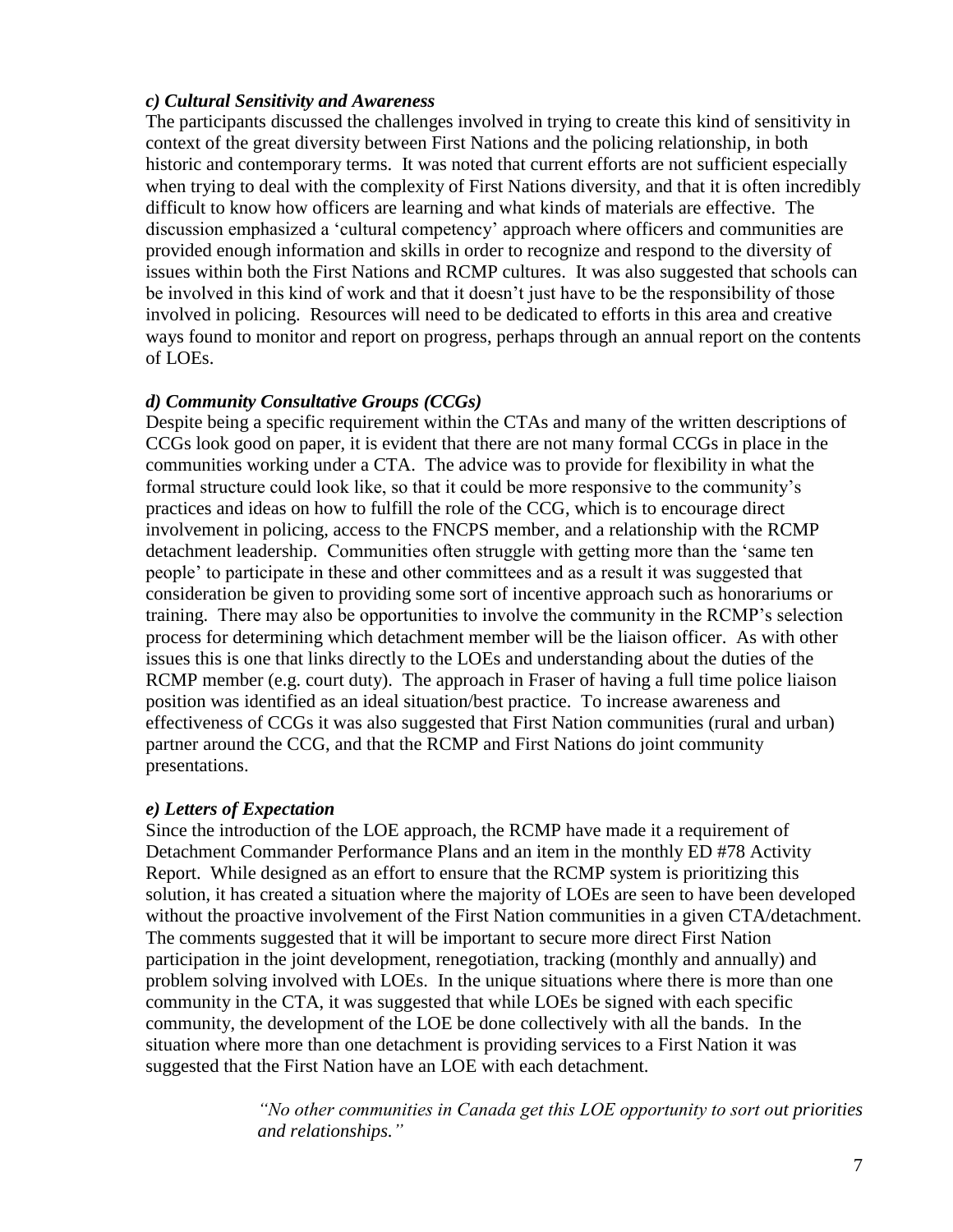# *f) First Nations Community Policing Service*

This section of the FNCPS Review contained the most "Suggested Actions", eleven in total. The discussion acknowledged both the challenges (e.g. funding, manpower, compliance, communication during renegotiation, etc.) involved and the improvements that have been made, and emphasized that very often success is dependent on the individual and working relationships between the RCMP and the community. In addition to the "Suggested Actions" in the report, the participants suggested that more orientation tools/DVDs be made available, that "service commitment" be better defined, and that more effort be placed on recruiting First Nations officers. It may also be possible to define a role for the Advisory NCOs, as well as the CTA Steering Committee and/or the COAAC in addressing some of these issues.

# *g) Integrated Solutions to Community Concerns and Issues*

In this area the participants encouraged that additional supports be identified to strengthen efforts to take a more strategic approach to involving other sectors (e.g. Housing, Ministry of Education, etc.), amending policies, and linking these approaches back to improvements/ adjustments of the LOEs.

# *h) CTA-FNCPS Orientation and FNCPS Evaluation*

The participants emphasized that it will be important to clearly identify what is to be measured to determine progress on an annual basis, and that it includes a specific focus on issues/progress at the local in addition to a provincial wide focus. First Nations also expect to be involved in the development of these "Suggested Actions". There was also encouragement to provide incentives to participate, and use language and tools that will increase understanding of this process and use of the results.

# **D) First Nations Laws - Band Bylaws and Traditional Laws**

*Kyle Friesen, Counsel, Legal Advisory Section, Public Affairs – Advisory, Justice Canada, Government of Canada,* described the current state of the case law and issues affecting the status of Band Bylaws, Band Council Resolutions (BCRs) and Banishment Letters, considerations involved in securing assistance from the RCMP or courts for enforcement and/or prosecutions of these '3 Bs', and the application of provincial laws on reserve.

In terms of BCRs and Banishment letters, these are an expression of the council"s decision but are not a "legal authority" for police action. Police will provide assistance as soon as operationally possible, but not "enforcement". For example, BCRs may address evictions or dog control issues and the police do not see themselves as dog catchers or furniture movers! Band Bylaws passed under the *Indian Act* are legal authorities that may call for police action.

In terms of Provincial laws, they do apply on reserves unless they have been specifically displaced by such things as First Nations laws enacted under a self government arrangement or a treaty settlement. Mr. Friesen advised that bands involve their lawyers and the police, and perhaps prosecutors in the development of First Nations laws/bylaws to ensure that there is an ability for them to be enforced. For example it is important to consider the costs involved (e.g. police, courts, records, etc.) in the administration of First Nations bylaws, such as traffic bylaws, and who is going to pay for these costs.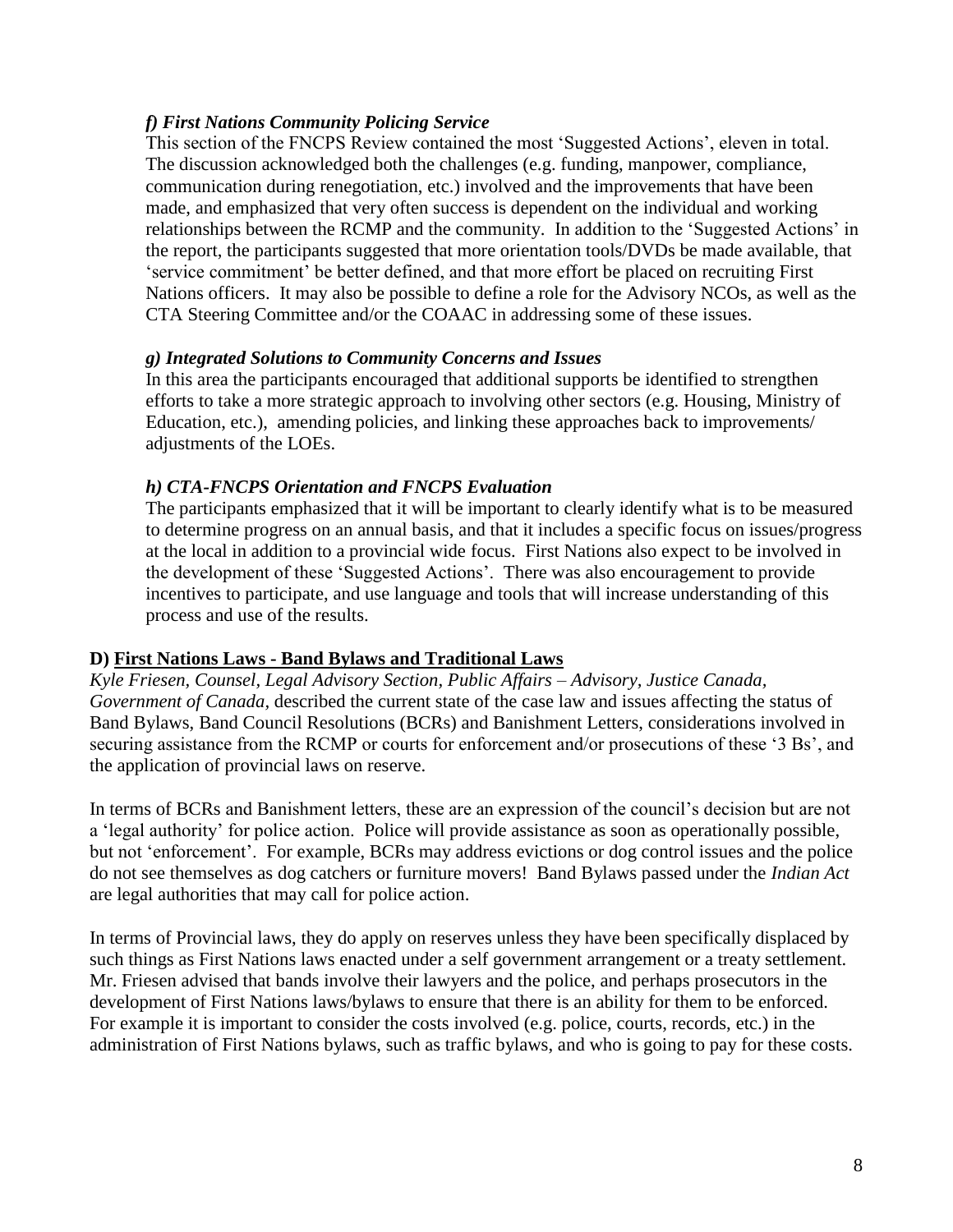Mr. Friesen also sought to provide insight into the impact of recent court decisions that touch on the definition of highway. There is a distinction between the legal status of private roads vs. public roads and this has led to some uncertainty and confusion about whether the police and provincial courts can enforce the *Motor Vehicle Act* on roads on reserve. After describing the case law Mr. Friesen stated that "it was important to look at each case to determine 1) if it"s a highway (e.g. public signs, passes through to other public property) and 2) what the law says about a particular offence." He noted that this does require RCMP members to make decisions and to be aware of where the offence occurred. Mr. Friesen stressed that while this confusion was being clarified it was important to focus on the safety of people on the roads as the priority and to ensure that insurance and liability protections were in place.

The participants engaged Mr. Friesen in a discussion of several issues, including areas where the participants took a different position than the one expressed in the presentation. It was noted and clarified that:

- o Bylaws as functions of the *Indian Act* are a legislative enactment;
- o The legal recognition of First Nations authority over settlement lands is still being clarified between First Nations and the legal system;
- o In some cases, even where there is a settlement agreement, the police will investigate but it is up to the band to prosecute;
- o In situations where healing circles, restorative justice or Alternative Dispute Resolution processes are in place enforcement and prosecution may not be appropriate;
- o Police can enter reserves without permission or advance notice to apply the federal and provincial laws that apply and in order to avoid reserves being used as "safe havens";
- o Bands can incorporate provincial laws, such as the *Motor Vehicle Act,* within their laws or to ensure the provisions to such things as private roads, however it is important that the band assess the liabilities this may incur to them.

Efforts to address these issues involve the Department of Justice and the police working with INAC, and the work of the police to engage in consultations with band councils. It was clarified that there is a difference between working collaboratively through a Letter of Expectation to improve communication and provide advice on policing priorities as opposed to what is often described as political interference. *Councillor Larry Derrickson, Westbank First Nation,* discussed the impact of the April 2005 *Westbank First Nation Self Government Act* on the status of the bands laws and the enforcement relationship with the RCMP and the provincial justice system. Councillor Derrickson established a context for his remarks by describing the Westbank First Nations territory, people, government. Under the authority of the Act the WFN government has enacted 31 WFN laws on a variety of topics and instituted the WFN Law Enforcement Department. He described the biggest issue as being the continuous educational effort required to explain the legal status of the settlement Act and to get people to understand that the WFN laws are "real" and come with enforceable penalties and repercussions.

> *"As a government we create laws that the RCMP and Province will enforce on our behalf."*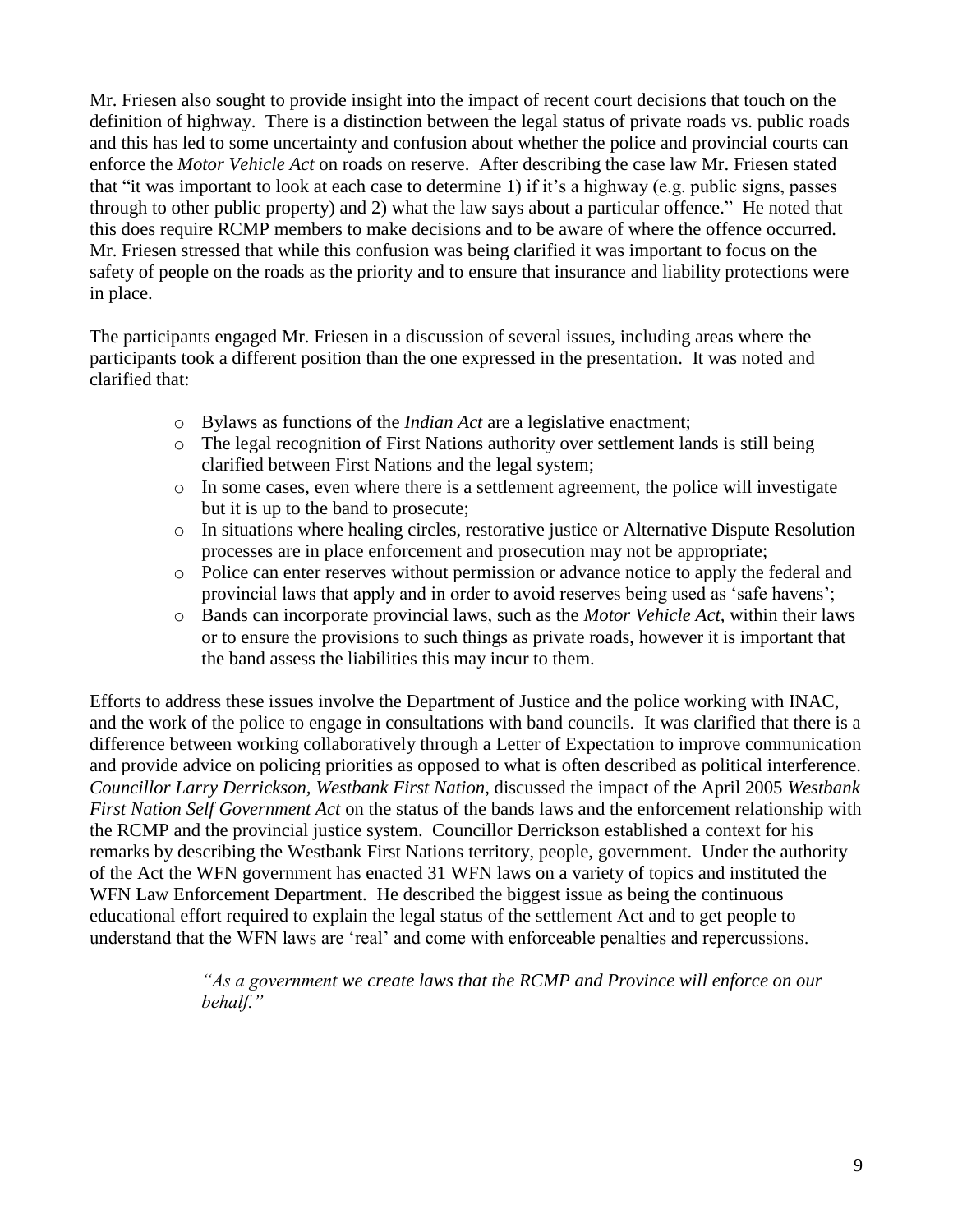*Richard Johns, Westbank First Nation Law Enforcement Officer,* explained his role as the Westbank First Nations law enforcement officer noting that his authority is conferred on him through the WFN and the law enforcement *Self Government Act* and that he is recognized as a "Peace Officer" and not "Police Officer" which has different legal authorities. He described his roles as enforcing WFN laws, educating people about those laws and the role of the department, helping the RCMP particularly in terms of dealing with a lot of the calls for minor matters, and serving as a "good witness." The participants sought clarification on the source and extent of authorities, the distinction between a police officer and a peace officer, and whether there were any formal agreements or Memoranda of Understanding with the RCMP or the federal government. There was also a discussion about whether small communities could afford this type of self governing approach given that WFN draws on its tax revenues to support the operation of this department.

# **E) Traffic Safety and the application of the** *Motor Vehicle Act*

*Inspector E. J. (Eric) Brewer, Commander, North District Traffic Services, RCMP "E" Division,* spoke from the heart about the devastating impact from the disproportionately high number of deaths and serious injuries that First Nations and Aboriginal people in BC experience from motor vehicle accidents. He provided insight into the alarming statistics that haven"t shown much improvement over the last 15 years. He also identified some of the contributing factors such as impaired driving, high risk driving behaviour (including not using seat belts and unsafe speeds), vehicles in poor condition (often a function of poverty), young drivers, and how far away health services were located.

*"Nothing else kills or injuries more First Nations people in British Columbia than motor vehicle accidents…an Aboriginal male is nine times more likely to die in a motor vehicle accident than any other group!"*

He described the RCMP"s participation in "Road Safety Vision 2010" a national effort to make Canada's roads the safest in the world, and reduce the average number of road users fatally or seriously injured by 30% by:

- o Raising public awareness of road safety issues;
- o Improving communication, cooperation and collaboration among road safety agencies;
- o Enhancing enforcement measures; and
- o Improving the collection and quality of national road safety data.

*"This isn"t about you, or writing tickets, it"s about saving lives and reducing injury, and getting everyone home safely."*

He concluded by noting that each RCMP unit has develop a strategic plan that is having an impact in the province overall, but not when it comes to the First Nations and Aboriginal communities. In response to this call to help make road safety a priority, reduce the number of collisions, and decrease the number of related injuries and fatalities in the Aboriginal community the participants urged the RCMP to: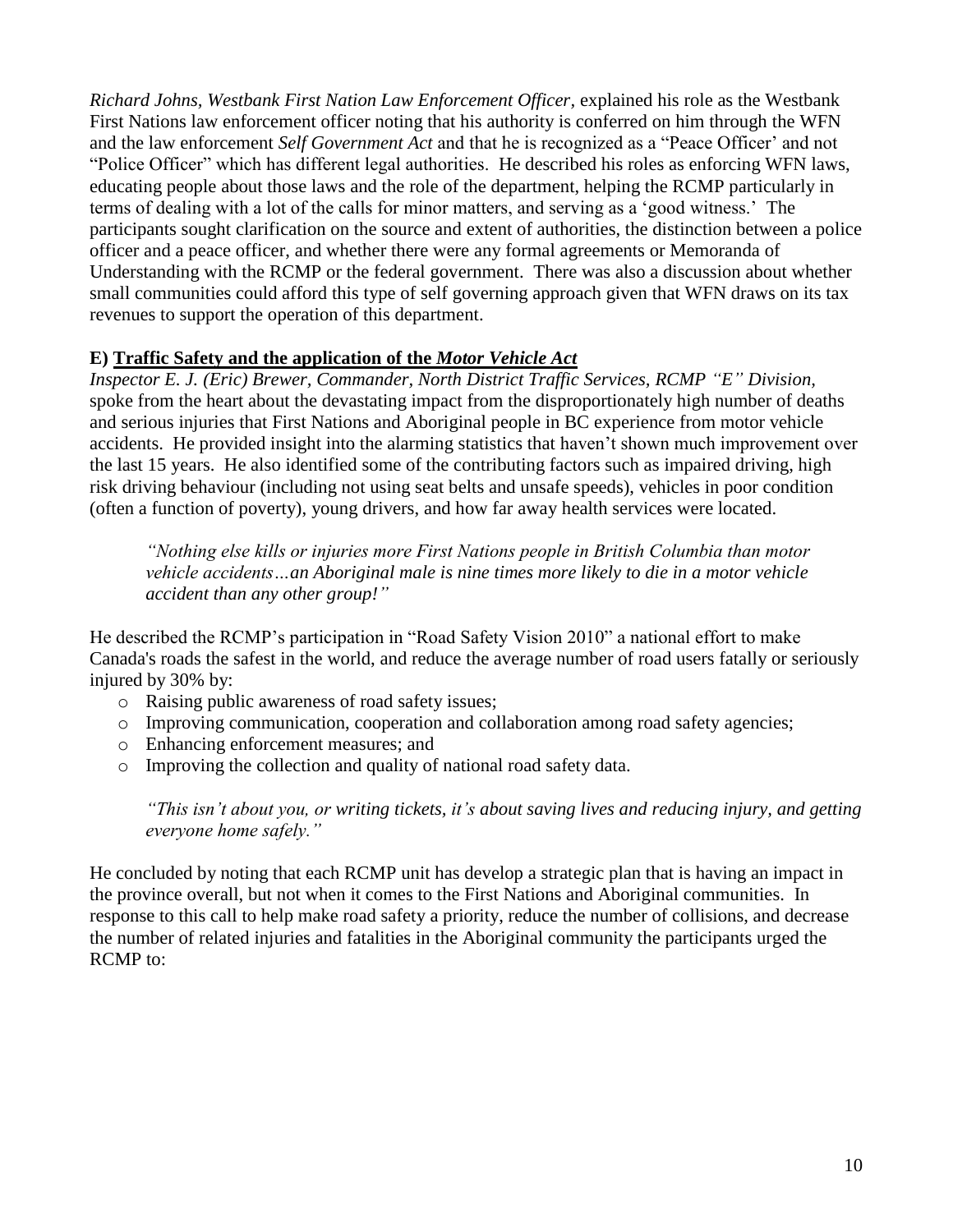- o Write to each First Nations community providing them with local contacts and inviting them to get involved as advocates;
- o Create higher standards for acquiring a licence and strengthen length of licence suspensions (especially for impaired driving);
- o Consider incentive-based approaches in addition to other efforts such as graduated licences;
- o Provide more access to the "roll-over simulator" in First Nations and neighbouring communities; and
- o Develop strategies that combine with efforts to create healthy communities and break the cycles of dysfunctional/unhealthy behaviours.

# **F) Provincial Perspective**

*Kevin Begg, Assistant Deputy Minister, Ministry of Public Safety and Solicitor General, and Director, Police Services Division,* described the Province's efforts to deal with fundamental underlying issues to develop inter-ministry groups (e.g. Health, Education, Children and Family Services, Policing, etc.) to identify the justice issues and develop ways to effectively deal with the underlying problems in most areas, except for dangerous and prolific offenders.

> *"If we don"t educate, deal with addicts or look after the children we"ll all deal with the problem…so it"s important to recognize that none of us can do it on our own and that we all have to pull together."*

Mr. Begg also describe a number of initiatives that are underway to improve policing in BC. These include:

- o Focusing on engaging with youth prior to their becoming involved with crime or gangs;
- o Building trust with people and comment, so that those not involved in crime have to feel comfortable working with the police;
- o Using technology wisely;
- o Adapting the system to respond to quality analysis;
- o Improving the public complaints process; and
- o Strengthening officer training to keep pace with the increasing complexity of crime and the law.

While expressing concern about how the ongoing downturn in the economic climate could affect how adaptable the province will be able to be, he also expressed confidence that the level of resources would not be reduced. He also indicated that the province would be putting resources into policing for rural and small communities and paying attention to how the recent change in the RCMP"s "backup policy' affects officers 'over time' and 'burn out' levels.

He concluded with remarks about the ongoing renegotiations with the federal government of the provincial policing contract that will continue over the next two years. This contract affects funding for both First Nations policing and the *Provincial Policing Services Act*. Mr. Begg indicated that the province would prefer to see this divided into two separate federal/provincial contracts managed by federal group in Ottawa.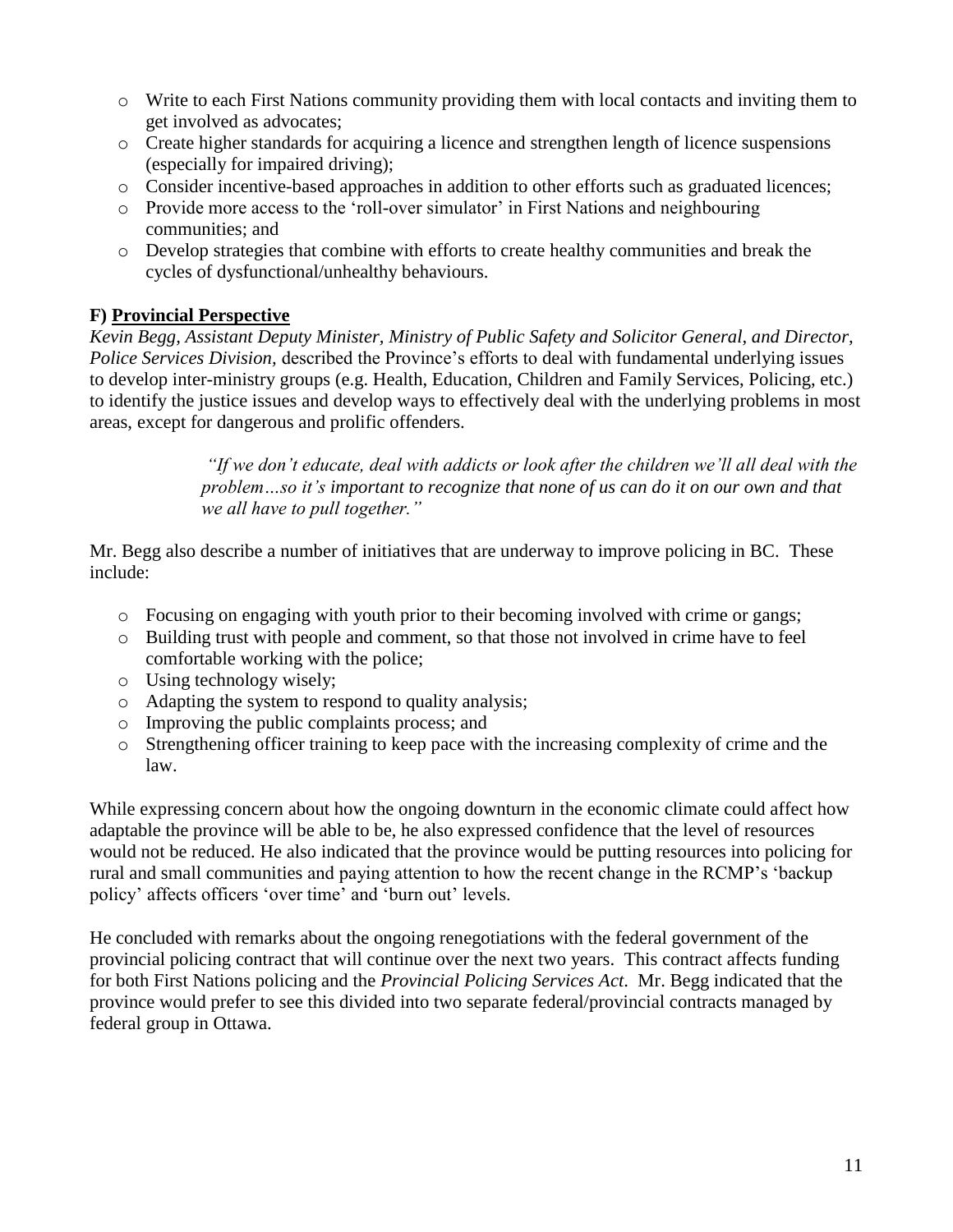Following the presentation one participant pointed out that Mr. Begg"s *"…message of community and collaboration is what we have all talked about here… Now we have to sit down and figure out how it works.*" In that light several of the First Nations leaders present expressed a willingness to work more closely and proactively with the ADM, other departments, and the RCMP to find solutions that would enable First Nations policing positions to be located directly in their communities, and to counter opposition to pursuing creative opportunities similar to the approach being taken by the Westbank First Nation.

# **G) Responding to First Nations Priorities**

*Chief Superintendent Richard Bent, Deputy Criminal Operations Officer, Contract RCMP "E" Division,* described current efforts within the RCMP within the context of the perspectives provided by the province and First Nations during this conference. He began by reiterating that while the RCMP was pleased with the findings in the FNCPS review that the relationship is good they had every intention of continuing to work on the issues identified in the report.

> *"There is real benefit to coming back to this forum over the years. You can see the development and progress made over time."*

Currently the RCMP is working on a number of levels to support improvements in First Nations policing. They are working with the province on the inter-departmental integrated approaches. They are working with the First Nations leadership council on the development of an Aboriginal justice system that is engaging a broad cross section of components that affect justice issues at the First Nations community level. They are also building on the 2007 First Nations/RCMP public safety and cooperation protocol to emphasize the importance of a public complaints process.

He reminded participants that the RCMP has demonstrated a willingness to look at and adapt approaches suggested in these conferences and will continue to look for ways to improve. On the Letters of Expectation, the RCMP will encourage the detachments to continuously communicate and to review them more often than annually. They also look at ways to improve the Community Consultative Groups (CCGs) into bodies along the lines of Public Safety Commissions, continue to increase the level of representative First Nations input they are receiving, and work to develop a cultural sensitivity/cultural competency program/curriculum that responds to the diversity within BC.

The Chief Superintendent also took the opportunity to inform the participants about the plans for policing during the 2010 Olympics. Approximately 500 people are currently working to coordinate the 6,700 armed police officers and 8,000 private security personnel expected to be in BC before, during, and for a short time after the February 2010 event. By comparison, at this time there are approximately 6,000 RCMP members in BC. He indicated that as a result of national recruitment efforts among other provincial and municipal police forces, and restrictions on leave during the Olympics, the impact on policing in BC and in First Nations communities in BC is not likely to be as bad as many have anticipated, and should in fact not be noticeable.

> *"When I look back on my career one of the things I will treasure will be the relationship I"ve had working with the First Nations community…"*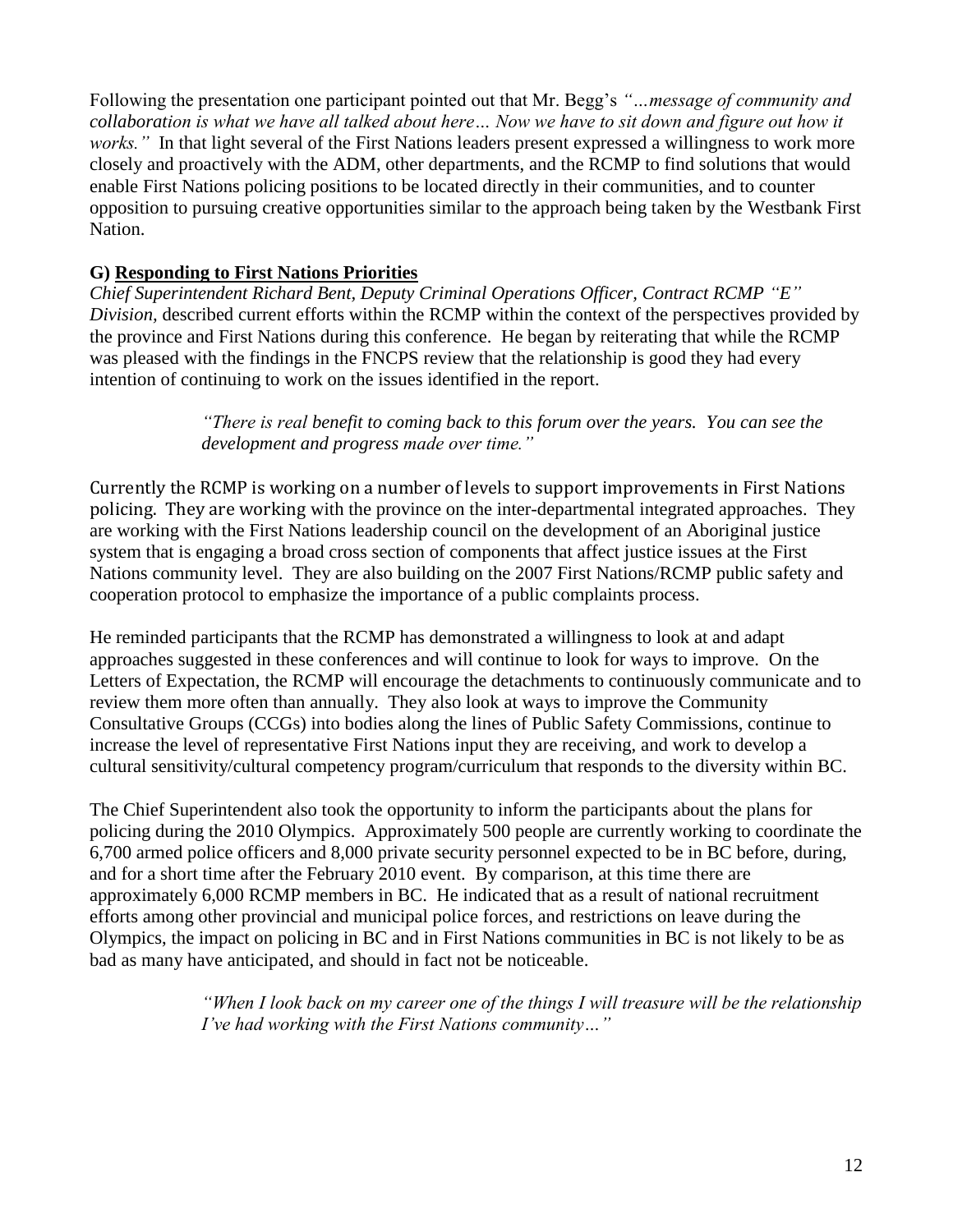In response to the presentation several participants spoke about the role of the LOEs in building and maintaining a good working relationship, particular in an environment where there may be a renewed fear of the police. LOEs send the message that the detachment commanders along with the local First Nation Policing Service members should be meeting with the community. The process of developing and implementing and reviewing an LOE should be lead by the community.

# **H) Community Safety Officers Program**

*Chief Superintendent Richard Bent* also spoke to the current status of the Community Safety Officers (CSO) program. This is part of a national effort to provide more support to uniformed officers (e.g. crime prevention, crime scene security, victim services, working with the schools). CSOs are unarmed RCMP special constables who receive modified training similar to that received by "Auxiliary Constables' and wear a distinct uniform. Sixteen CSOs, drawn largely from the existing pool of Auxiliary Constables, were put in place in British Columbia on a pilot project basis in July 2008 for an 18 month period concluding in December 2009. The initial feedback has been good, and the province is currently working through the *Provincial Police Services Act* to hire five First Nations pilot CSO positions. These First Nation CSOs are expected to receive training in March and April 2009 and work with the FNCPS members. It is the intention to hire CSOs to work in specific communities and as such they will not be transferred as is often the case with regular RCMP members. The participants inquired about the screening process involved and whether the RCMP was anticipating any problems finding qualified First Nation applicants. They also inquired about the differences between a CSO and a FNCPS officer.

# **I) Aboriginal Gang Awareness**

*Corporal Mike Moyer, Aboriginal Gang Unit, "E" Division,* provided an update, noting that the Unit was started a year ago to proactively respond to potential gang issues. The Unit, and the calls it receives, are connected to the existing 1-800 system. He encouraged the communities to bring the unit in to do presentations as one strategy to prevent community members from winding up on the street.

> *"If the youth are hearing these positive messages and talking about the issues, that is a success."*

# **J) RCMP Recruitment and Pulling Together Canoe Journey**

*Corporal Dee Stewart, Recruiting Supervisor, "E" Division,* informed the participants about the recruitment efforts within the department and the entry requirements (e.g. grade 12, 19 years of age, valid driver"s licence). She encouraged the participants to inform their communities about the work she is doing to get people interested, to help people prepare for the exams, and to help understand the pressures and issues First Nations people face when they go through the recruitment and training process. If required, she will focus on one-on-one recruitment and exams. Corporal Stewart also clarified the seven-step process involved: Information Session; Written Test; Physical Test; Interviews; "Good Character" verification; Health (medical, dental, psychological); and Enrolment as a Cadet. While there have been successes in recruiting Aboriginal and First Nation people (e.g. there are currently 80 Aboriginal RCMP members in BC; an Aboriginal officers to Aboriginal students career forum resulted in 40 participants and 15 applications, with twelve of those people becoming RCMP members). A recent policy change back to paying cadets a stipend (\$500/week) is expected to aide in recruitment efforts. Corporal Stewart shared packages of the positive marketing material currently being used including a youth internship opportunity.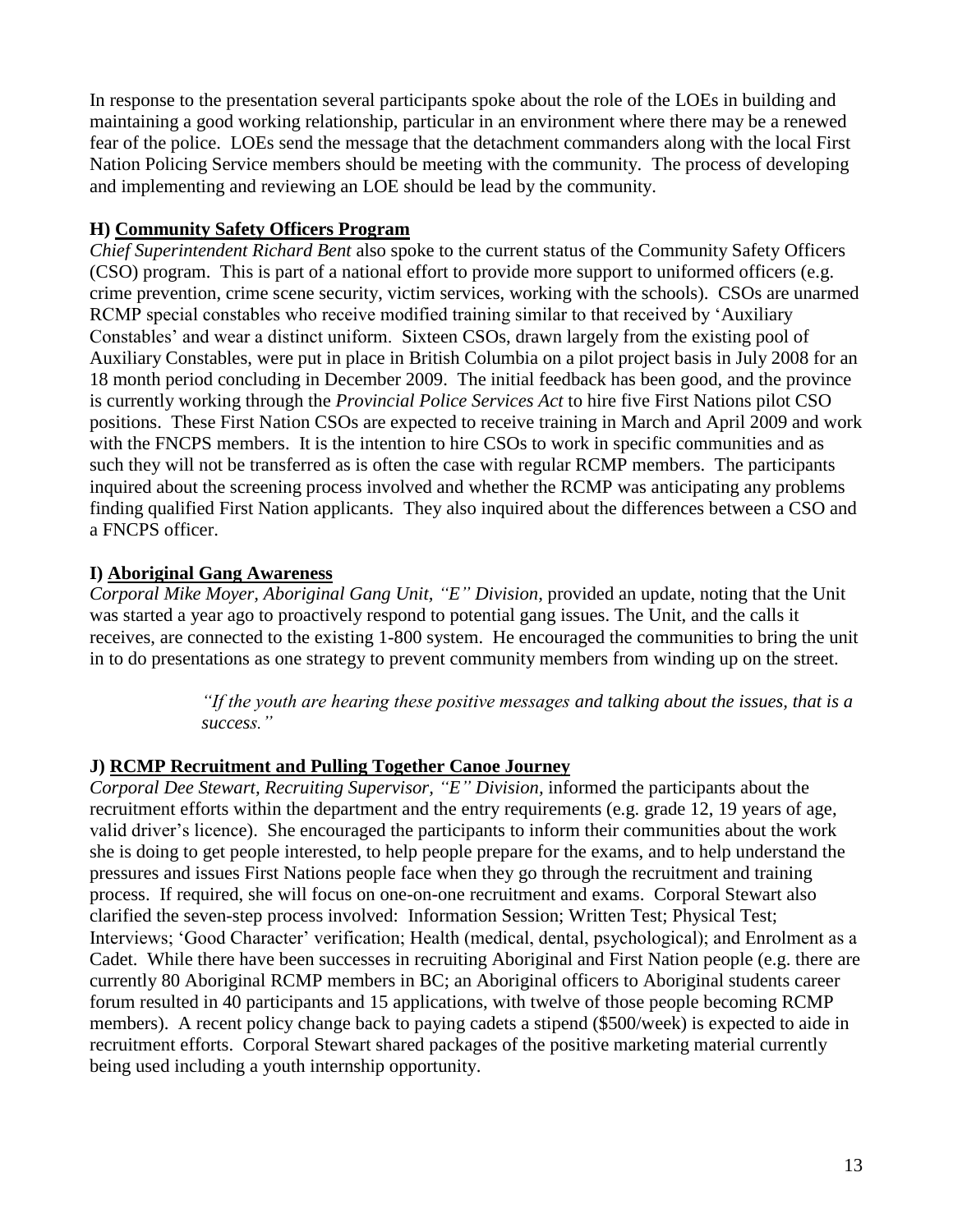Participants shared anecdotes of difficulties First Nations people have had with the recruitment and application process including being interviewed by people who didn"t understand or accept the community dynamics that First Nations applicants come from. It was suggested that the RCMP also needs to be more open to assisting applicants deal with healing and health issues resulting from the multi-generational impact of residential schools. Corporal Stewart was invited to set up a booth and make a presentation at the upcoming KTC Biannual Assembly, and the Tunaxa Nation Annual General Assembly. She was also encouraged to consider holding a golf tournament as a recruitment.

# **K) Collaborating on policy development**

*James Wilson, Chairman, Kwakuitl District Council, First Nations CTA Steering Committee,* introduced the topic by pointing out that one of the issues the Steering Committee is looking at is what role it should take in policy development. In the case of long term planning, policy can be one activity. The comments at this conference also suggest that policy development could focus on supporting stability and continuity. It is also important to remember that policy development can focus on straightforward activities to promote awareness and requiring that people learn about the policing/government/community system.

*"Policy developed jointly and collaboratively is going to help improve this initiative."*

*Kim Recalma-Clutesi, Qualicum First Nation, Commanding Officers Aboriginal Advisory Committee,* informed the participants of the role of the COAAC as an advisory committee of experienced individuals that does not attempt to be "representative" of, or speak for, First Nations nor does it get involved in operational policing.

In terms of policy development she noted that there is a link between the COAAC"s recommendations and policy issues around the current federal/provincial policing framework agreement, funding and the CTA process. She provided a historical context to the work of the COAAC dating back to its founding in 1993. She also stressed that there has been a consistent difference in First Nations and RCMP perspectives about what constitutes justice and how to develop policy that both addresses the important challenges in policing and the underlying fundamental issues such as residential schools. There is also concern that integrated solutions not be downloading in disguise and that consideration be given to the capacity needs of small communities. She concluded by stressing that it will be important to continue to work on figuring out how both the COAAC and the CTA Steering Committee participate in collaborative policy development with the federal, provincial and RCMP parties, and the policy areas to focus on (e.g. LOEs, FNCPS review, etc.).

> *"So many times we fail to take the opportunities to make some changes – this is one we have to take to advantage of…"*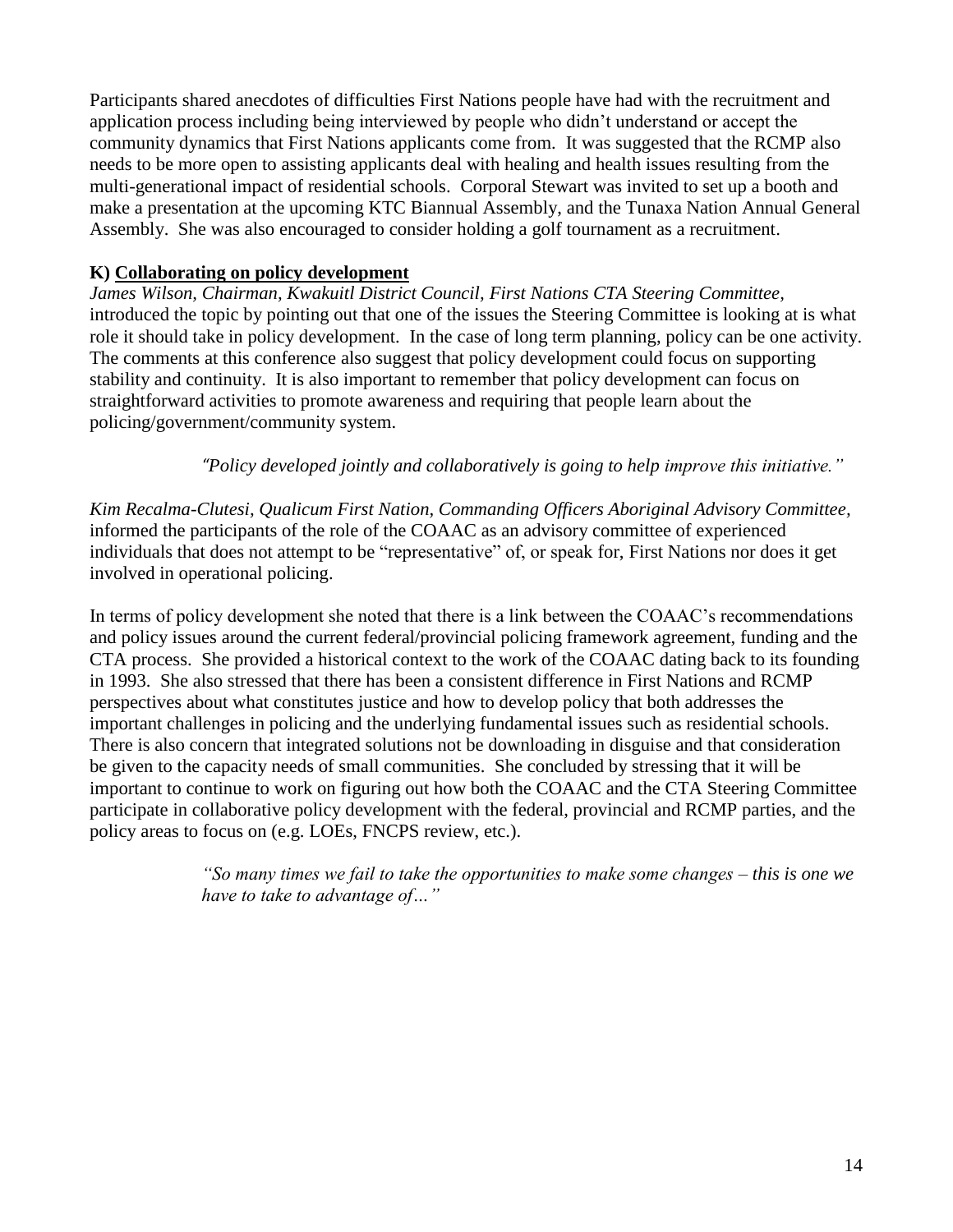# **3. CONCLUSION**

As has become the custom at the Kelowna Conferences the leadership present from the First Nations, RCMP and provincial and federal governments are given an opportunity to reflect on the meeting and to share any final comments. The comments were very positive, emphasizing that the conference provides an important opportunity to meet with other parties involved in CTA policing, learn and improve our understanding and have a say about how we can work together on the common issue we face.

> *"Its telling that I knew the FNCPS Review document was in place but didn"t understand its impact on the community"s safety and wellbeing. This document can help us walk the talk."*

The conference concluded with clarification that a summary report would be prepared, and that the content of that report, and the FNCPS Review Report would be forwarded to the newly constituted CTA Steering Committee for consideration. It is anticipated that the committee will use the reports to develop a workplan for it over a 1-2 year period based on a prioritization of the "Issues" and "Suggested Actions".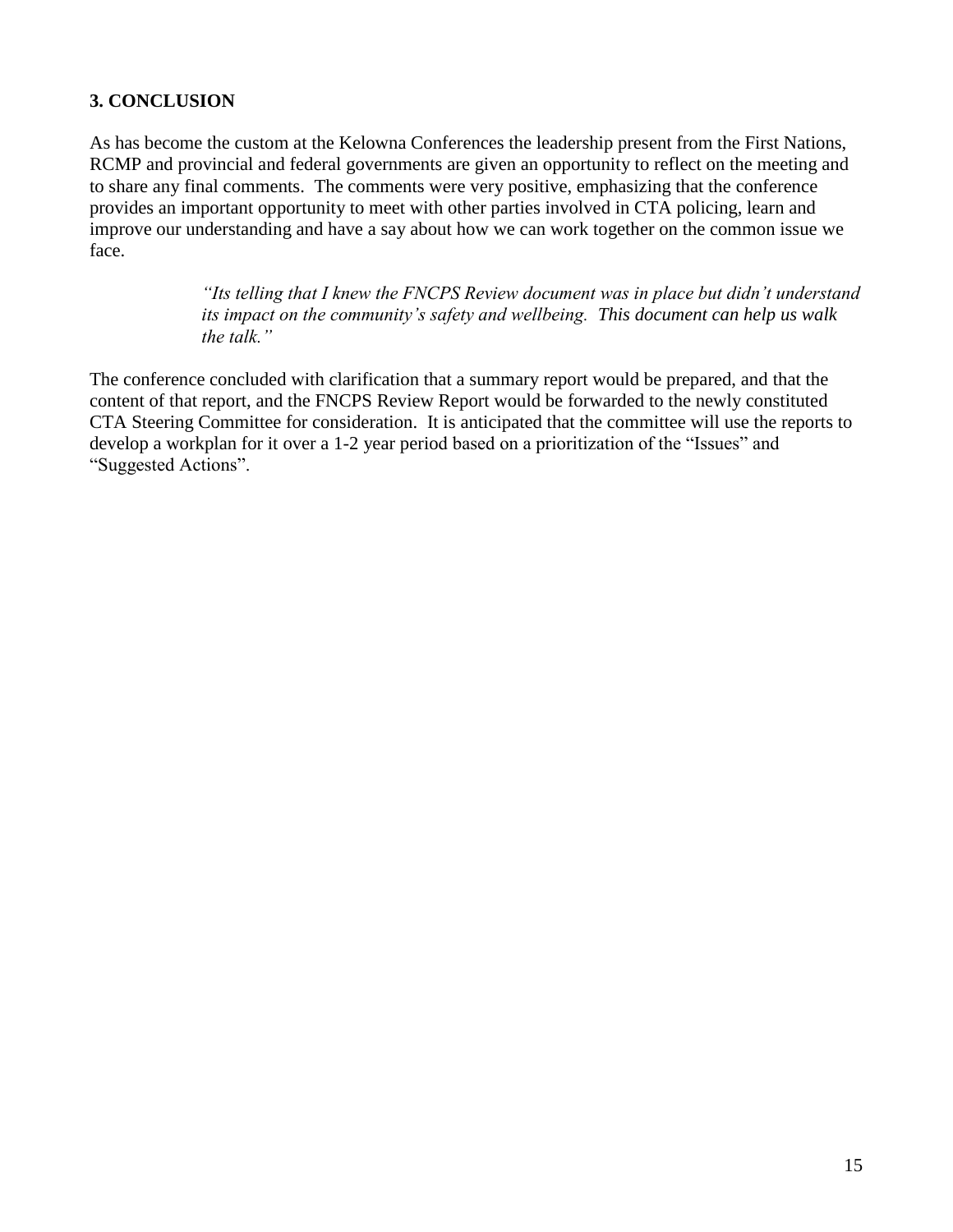# **ATTACHMENT 1 – AGENDA**

# *Continuing the Journey - Together Joint CTA Policing Forum Manteo Resort Kelowna, BC November 26-28, 2008 FINAL DRAFT AGENDA*

#### **MEETING OBJECTIVES**

- To support the provision of an accountable, professional, effective, and culturally appropriate First Nations policing service at all levels within the Province of British Columbia by:
	- o Providing training to strengthen governance and delivery capacity;
	- o Sharing information about lessons learned;
	- o Addressing relevant policy and program issues; and
	- o Encouraging and supporting collaborative relationships between all parties.

#### **DAY ONE – WEDNESDAY, NOVEMBER 26, 2008 TRAVEL DAY**

# $\sim$  TRAVEL DAY  $\sim$

- 5:00– 7:00 Conference Registration
- 5:30 6:30 First Nations Participants Pre-Meeting
	- *Update from CTA Steering Committee Members*
- 7:00 9:00 Conference Opening Dinner
	- Opening Prayer and Welcoming Remarks
		- o *Chief Robert Louie, Westbank First Nation*
	- Opening Remarks
		- o *Speaker to be Confirmed, Aboriginal Policing Directorate, Public Safety Canada, Government of Canada*
		- o *Sandra Sajko, Executive Director, Policing Services Division, Ministry of Public Safety and Solicitor General, Government of British Columbia*
		- o *Chief Superintendent Richard Bent, Deputy Criminal Operations Officer, Contract RCMP E Division*
		- o *Marion Radawetz, First Nations Co-Chair, CTA Steering Committee*

#### **DAY TWO – THURSDAY, NOVEMBER 27, 2008**

- 7:30 Breakfast Buffet
- 8:30 Introduction to the Conference/Review of Expectations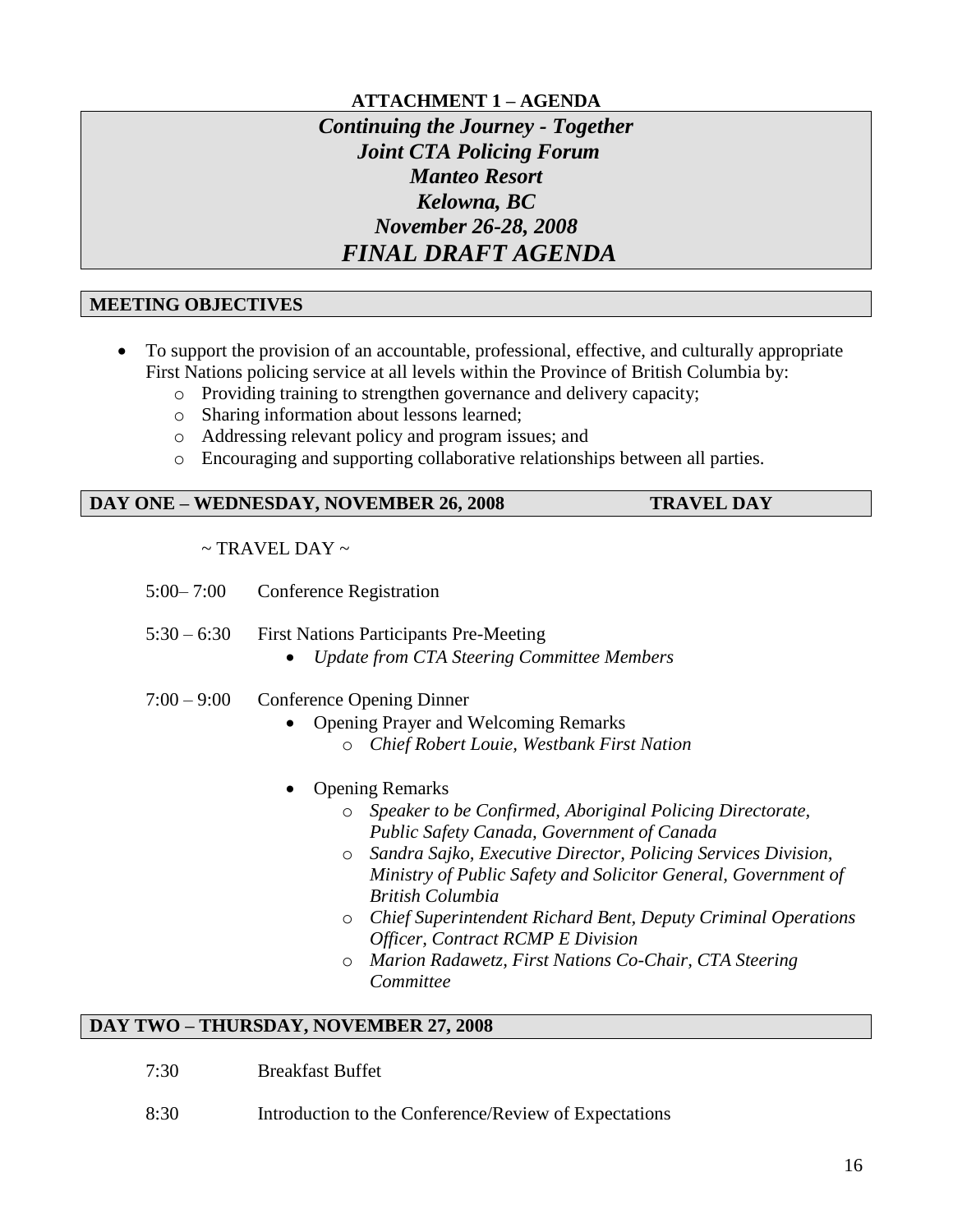|       | Marion Radawetz, Co-Chair CTA Steering Committee (Westbank First<br>Nation)                                                                                                                                                                                                                                                                                                                                                                                                                                                                                                                 |  |
|-------|---------------------------------------------------------------------------------------------------------------------------------------------------------------------------------------------------------------------------------------------------------------------------------------------------------------------------------------------------------------------------------------------------------------------------------------------------------------------------------------------------------------------------------------------------------------------------------------------|--|
|       | Harold Tarbell, Conference MC/Facilitator (Akwesasne Mohawk)<br>٠                                                                                                                                                                                                                                                                                                                                                                                                                                                                                                                           |  |
| 8:45  | Program Monitoring: Review of the First Nations Community Policing Services<br>in BC                                                                                                                                                                                                                                                                                                                                                                                                                                                                                                        |  |
|       | Stephen Watt, CMLS Global<br>$\bullet$                                                                                                                                                                                                                                                                                                                                                                                                                                                                                                                                                      |  |
| 9:30  | Panel Response to the FNCPS Review<br>• Bob Cole, Senior Program Manager, Governance and First Nations,<br>Policing Services Division, Ministry of Public Safety and Solicitor<br>General, Government of British Columbia<br>Terry Bedard, Senior Advisor, Negotiations, Aboriginal Policing<br>Directorate, Public Safety Canada, Government of Canada<br>• Inspector Sean Maloney, Officer In Charge, Aboriginal Policing<br>Services, RCMP E Division<br>Gloria Morgan (Yaw Yawt all Xa Xa7 t'e Boonllp), Spallumcheen Indian<br>Band, Commanding Officers Aboriginal Advisory Committee |  |
| 10:15 | <b>Health Break</b>                                                                                                                                                                                                                                                                                                                                                                                                                                                                                                                                                                         |  |
| 10:30 | World Café Discussion Groups on the FNCPS Review Recommendations<br>• RCMP-First Nations Community Relationships<br><b>RCMP</b> – First Nations Community Communication<br>$\bullet$<br><b>Cultural Sensitivity and Awareness</b><br>• Community Consultative Groups<br>• Letters of Expectation<br>• First Nations Community Policing Service<br>Integrated Solutions to Community Concerns and Issues<br>• CTA-FNCPS Orientation and FNCPS Evaluation                                                                                                                                     |  |
| 12:00 | Lunch (to provided)                                                                                                                                                                                                                                                                                                                                                                                                                                                                                                                                                                         |  |
| 1:00  | Facilitated Discussion on Strengthening First Nation/Detachment Relationships<br>• Letters of Expectation (LOEs)<br>Discussion on Completing Schedule D<br>• Cross Cultural Awareness                                                                                                                                                                                                                                                                                                                                                                                                       |  |
| 2:30  | <b>Health Break</b>                                                                                                                                                                                                                                                                                                                                                                                                                                                                                                                                                                         |  |
| 2:45  | <b>Concurrent Workshops</b><br>First Nations Laws - Band Bylaws and Traditional Laws<br>$\bullet$<br>Councillor Larry Derrickson, Westbank First Nation<br>$\circ$<br>Richard Johns, Westbank First Nation Law Enforcement Officer<br>O<br>Kyle Friesen, Counsel, Legal Advisory Section, Public Affairs –<br>O<br>Advisory, Justice Canada, Government of Canada                                                                                                                                                                                                                           |  |
|       | Traffic Safety and the application of the Motor Vehicle Act                                                                                                                                                                                                                                                                                                                                                                                                                                                                                                                                 |  |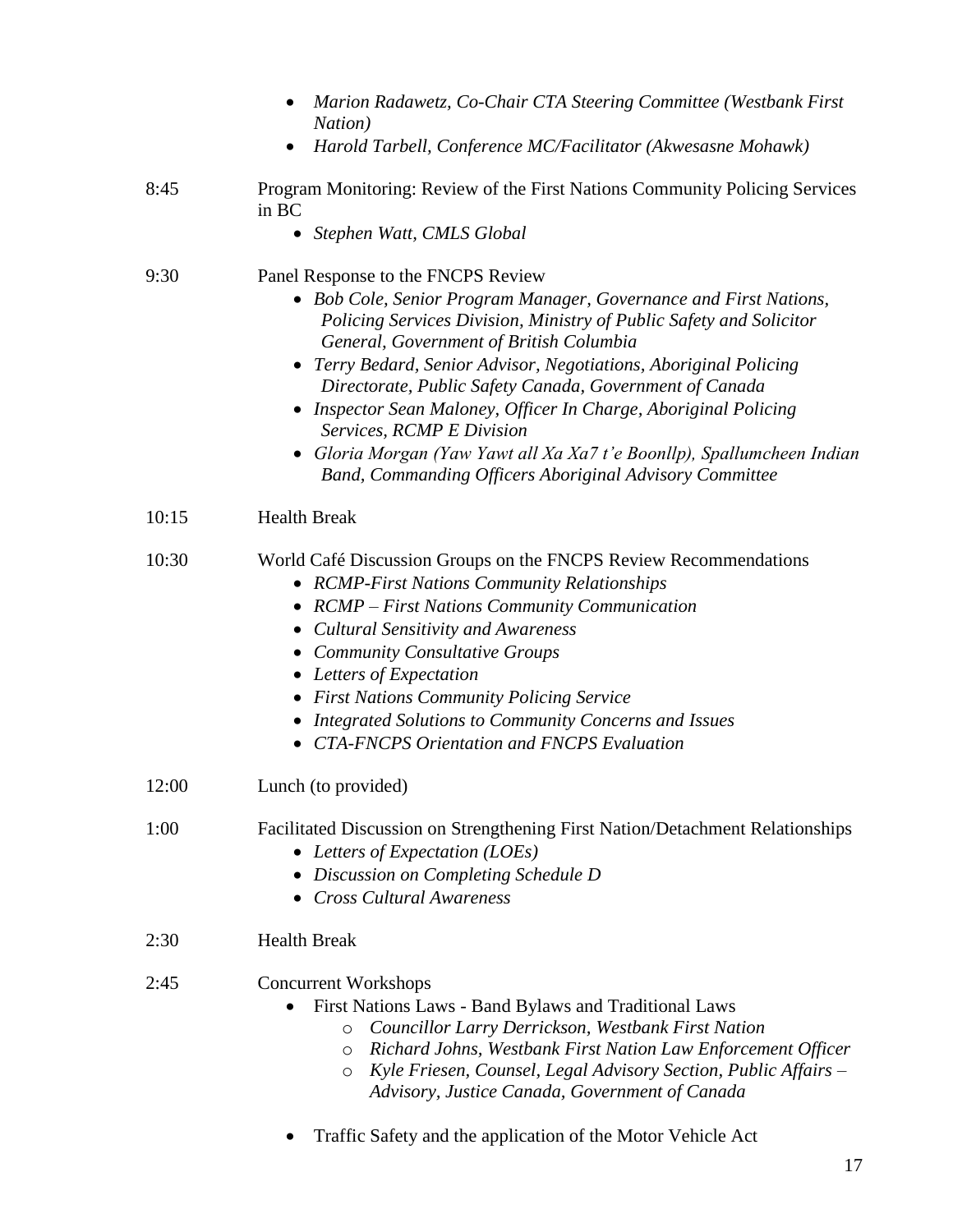| ○ Inspector E. J. (Eric) Brewer, Commander, North District Traffic |
|--------------------------------------------------------------------|
| <i>Services, RCMP E Division</i>                                   |

| 3:45                                         | Concurrent Workshops (repeat)                                              |  |  |
|----------------------------------------------|----------------------------------------------------------------------------|--|--|
| 4:45                                         | <b>Adjourn Day Two</b>                                                     |  |  |
| $5:30 - 6:30$                                | Caucus Sessions<br>• Selection of First Nations Steering Committee Members |  |  |
| 7:00                                         | Social Event: Televised Hockey – Calgary @ Vancouver                       |  |  |
| <b>DAY THREE - FRIDAY, NOVEMBER 28, 2008</b> |                                                                            |  |  |
| 7:30                                         | <b>Breakfast Buffet</b>                                                    |  |  |

| 8:30  | Opening, Summary and Introduction to Day 3<br>Marion Radawetz, Co-Chair CTA Steering Committee (Westbank)<br>Harold Tarbell, Conference MC/Facilitator (Akwesasne Mohawk)<br>٠                                                                                                                                                                                                                                                 |
|-------|--------------------------------------------------------------------------------------------------------------------------------------------------------------------------------------------------------------------------------------------------------------------------------------------------------------------------------------------------------------------------------------------------------------------------------|
| 8:45  | Provincial Perspective and Q&A Session<br>Kevin Begg, Assistant Deputy Minister, Ministry of Public Safety and<br>Solicitor General, and Director, Police Services Division                                                                                                                                                                                                                                                    |
| 9:15  | <b>Responding to First Nations Priorities</b><br>Chief Superintendent Richard Bent, Deputy Criminal Operations Officer,<br><b>Contract RCMP E Division</b>                                                                                                                                                                                                                                                                     |
| 10:00 | <b>Health Break</b>                                                                                                                                                                                                                                                                                                                                                                                                            |
| 10:15 | <b>RCMP</b> Panel Presentation<br><b>Community Safety Officers Program</b><br>Chief Superintendent Richard Bent, Deputy Criminal Operations<br>$\circ$<br><b>Officer, Contract RCMP E Division</b><br><b>Aboriginal Gang Awareness</b><br>O Corporal Mike Moyer, Aboriginal Gang Unit, E Division<br>RCMP Recruitment and Pulling Together Canoe Journey<br>Corporal Dee Stewart, Recruiting Supervisor, E Division<br>$\circ$ |
| 11:15 | Collaborating on policy development<br>James Wilson, Chairman, Kwakuitl District Council, First Nations CTA<br>$\bullet$<br><b>Steering Committee</b><br>Kim Recalma-Clutesi, Qualicum First Nation, Commanding Officers<br>$\bullet$<br><b>Aboriginal Advisory Committee</b>                                                                                                                                                  |
| 12:00 | <b>Working Luncheon Session - Closing Remarks</b>                                                                                                                                                                                                                                                                                                                                                                              |

1:30 Closing Prayer and Adjournment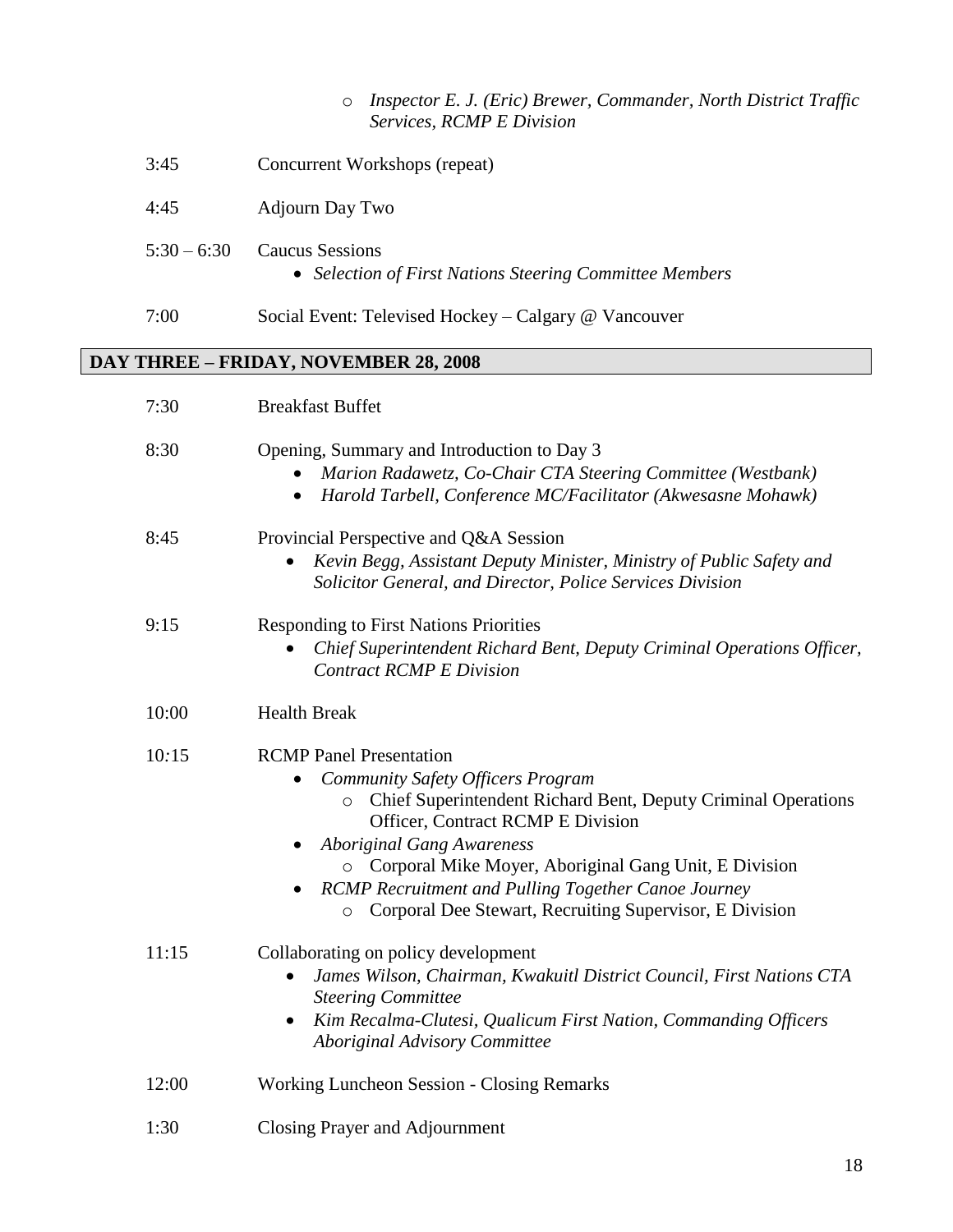#### **ATTACHMENT 2 CTA POLICING STEERING COMMITTEE TERMS OF REFERENCE (Revised January 2007)**

# **PURPOSE/MANDATE**

The CTA Planning Committee is a more permanent multi-stakeholder forum established to support the sharing information, building of relationships, and the encouragement of new leadership directions and creative approaches that can strengthen the governance and delivery of First Nation policing in the Province of British Columbia.

# **ROLES AND RESPONSIBILITIES**

- 1) Encourage, monitor and where possible, conduct follow-up to activities identified at the annual CTA policing conferences in British Columbia;
- 2) Plan future CTA conferences in BC;
- 3) The CTA Planning Committee will pursue the above responsibilities by:
	- a) Being the focal point for CCG information sharing<sup>1</sup>;
	- b) Assisting BC First Nations communities and other stakeholders to strengthen their CTA policing structures and processes;
	- c) Supporting efforts to address priority areas (e.g. enforcement of First Nations laws) and challenges (e.g. housing, recruitment, communications, funding) in CTA policing;
	- d) Fostering and supporting the consultative process in BC relating to the implementation and evolution of the CTA process;
	- e) Establishing linkages with existing structures and processes within British Columbia (e.g. Federal APD; BC Aboriginal Policing; Commanding Officers Aboriginal Advisory Committee; First Nations representative organizations, Advisory NCOs for Aboriginal policing, etc); and
	- f) Exploring linkages with national initiatives affecting First Nations policing (e.g. First Nations Chiefs of Police Association).

# **ACCOUNTABILITY**

 $\overline{a}$ 

The CTA Planning Committee will be accountable to the funding agencies for financial and activity reporting and the completion of a written annual report. The CTA Planning Committee will provide a report on its activities during each of the CTA policing conferences that it plans. Each member of the CTA Planning Committee remains accountable to the stakeholder group to whom they are currently responsible.

<sup>&</sup>lt;sup>1</sup> These sub-points were changed from bullet points to letters for ease of reference  $-$  a change in formatting but not content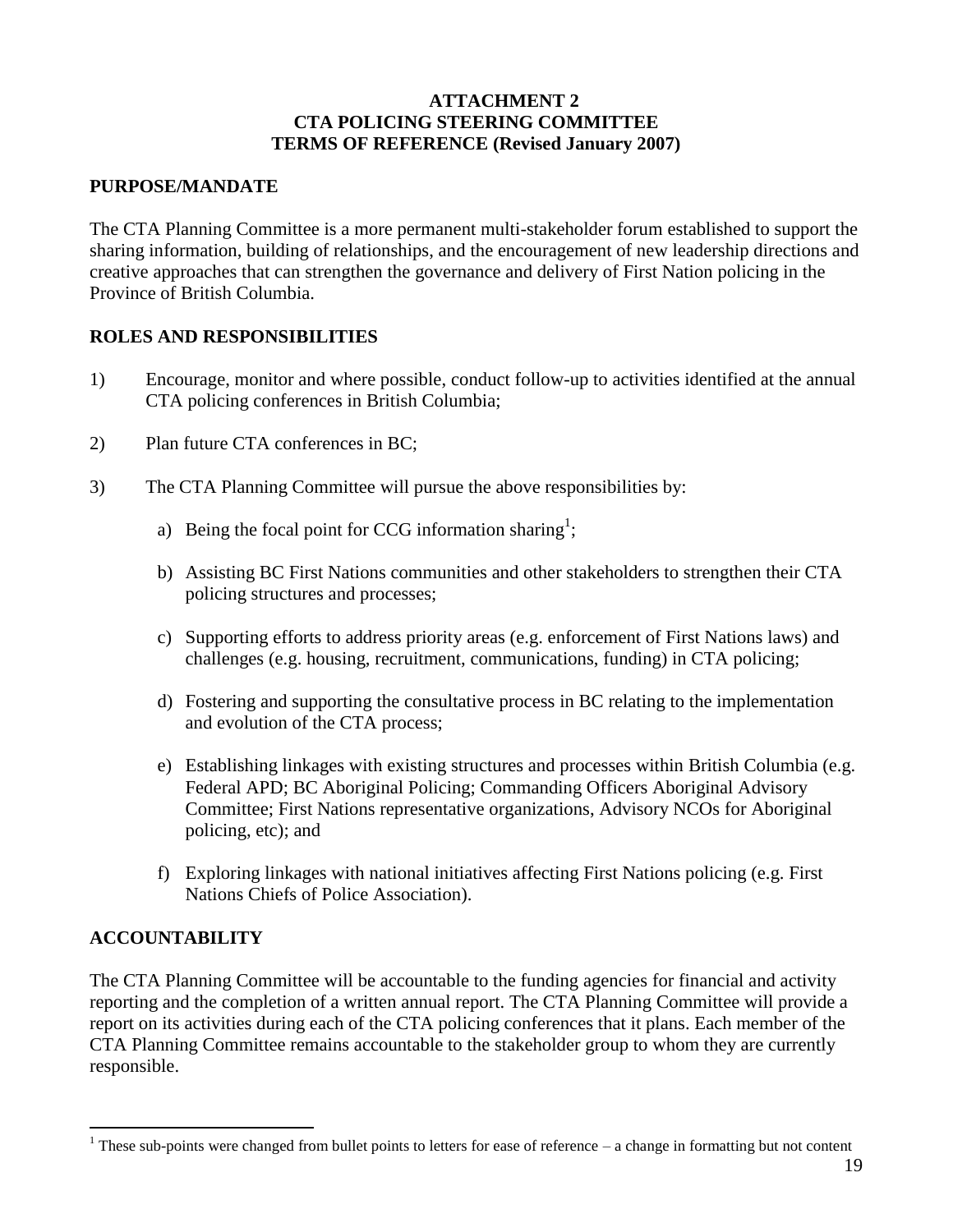# **COMPOSITION/MEMBERSHIP SELECTION**

The membership of the CTA Planning Committee would be as follows:

- First Nations 4 representatives based on the four current RCMP Districts in British Columbia
- 2 First Nation representatives appointed from the Commanding Officers Aboriginal Advisory Committee<sup>2</sup>
- RCMP 4 representatives, one for each District;
- British Columbia Policing Services Division 2 representatives; and
- The federal APD 2 ex officio representatives, including one regional and one HQ representative.

The selection of federal, provincial and RCMP members will be by appointment by their respective agencies. In the first year of operation the First Nations representatives will be the four members of the RCMP E Division Commanding Officers Aboriginal Advisory Committee (COAAC). In subsequent years the First Nations representatives will be selected at a First Nations caucus convened during the CTA policing conference.

The provision for 2 First Nations members from the COAAC to remain on the committee was added in year two in order to allow for continuity with the initial First Nations members and maintain a direct link between the Steering Committee and the COAAC, consistent with the Steering Committee"s Roles and Responsibilities (section  $3 e^3$ .

The CTA Planning Committee and its meetings will be chaired by a First Nations and a BC Provincial Co-Chair. The First Nations Co-Chair will be selected by the four First Nations members of the Planning Group. The BC Co-Chair will be identified by the BC Policing Services Division.

# **ACTIVITIES**

The CTA Planning Group will develop a budget/proposal and seek resources to support the following activities on annual basis:

- Meetings to establish an annual workplan, monitor progress, and plan for future conferences:  $\circ$  Two face to face meetings and 4 Teleconference meetings<sup>4</sup>
- A Coordinator/Administrative Assistant
- An information clearing house function (document and web-based)
- Project funding for specific recommendations/activities arising from the CTA policing conferences, and to respond to specific requests for assistance; and
- An annual CTA policing conference in BC.

# **RESOURCES**

 $\overline{a}$ 

BC and Canada will cost-share the funding necessary to support the work of the Planning Committee and to plan for and convene the annual conferences.

 $2$  This is a change from the original terms of reference.

<sup>&</sup>lt;sup>3</sup> This paragraph is also a change from the original terms of reference. It describes the purpose for changing the membership (effectively increasing the First Nations participation to 6 members of the Steering Committee).

<sup>&</sup>lt;sup>4</sup> Change in formatting but not content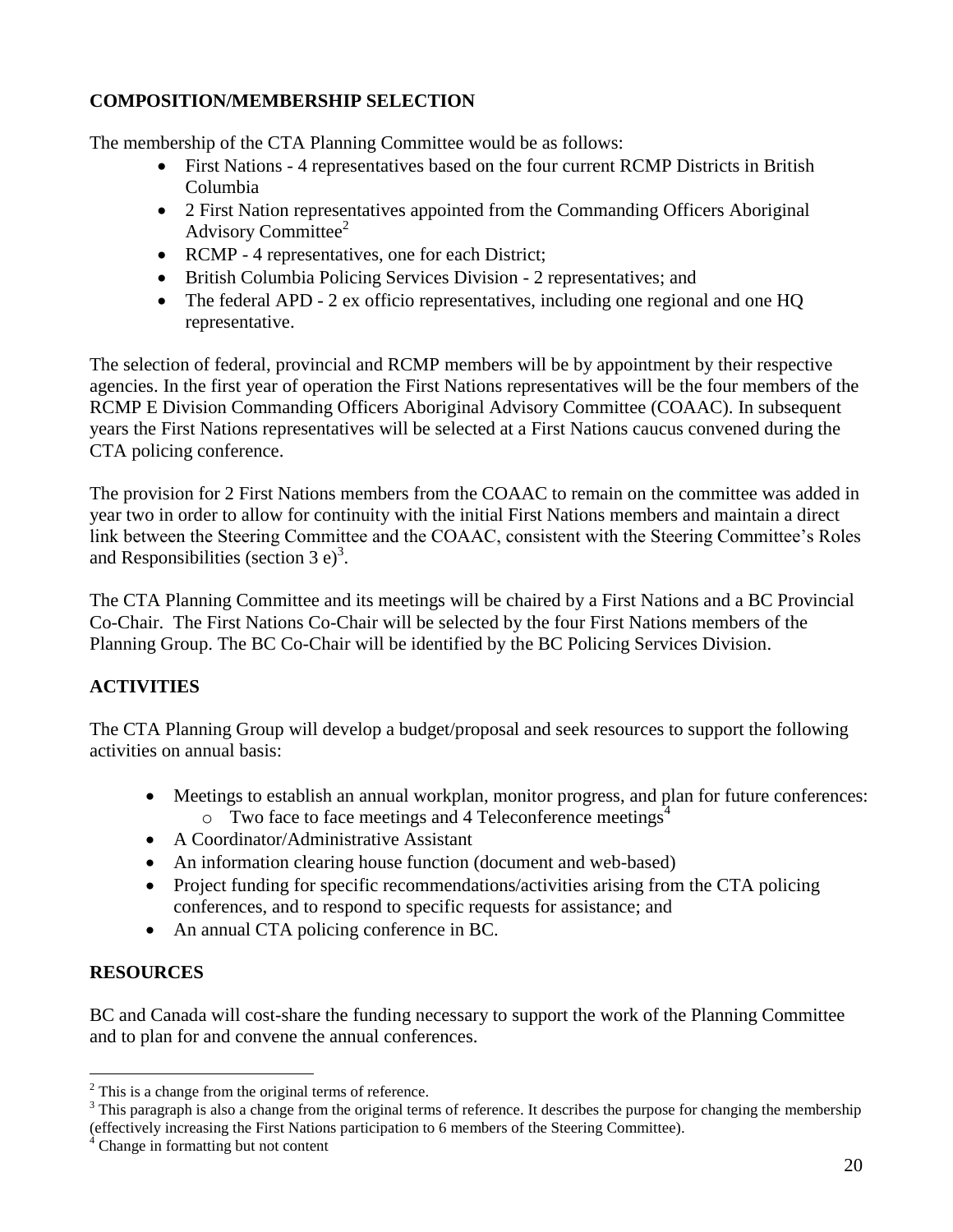### **ATTACHMENT 3**

#### CTA Policing Steering Committee (CTAPSC) Updated Sept. 2008

|            | <b>Active Members</b>                  | Alternates |
|------------|----------------------------------------|------------|
| North      | Chief Ann Louie                        |            |
| District   | Williams Lake Indian Band              |            |
|            | 2672 Indian Drive                      |            |
|            | Williams Lake BC V2G 5K9               |            |
|            |                                        |            |
|            | Phone: 250-296-3507 ext 104            |            |
|            | Fax: 250-296-4750                      |            |
|            | Email: ann.louie@williamslakeband.ca   |            |
|            | Norman Napoleon                        |            |
|            | <b>Saulteau First Nation</b>           |            |
|            | <b>Box 1020</b>                        |            |
|            | Chetwynd BC V0C 1J0                    |            |
|            |                                        |            |
|            | Phone: 250-788-7291                    |            |
|            | Fax: 250-788-7261                      |            |
|            | Email: ggover@saulteau.com             |            |
|            | Ron Nyce                               |            |
|            | Gitwinksihlkw, Nisga'a Village Govt.   |            |
|            | PO Box 1                               |            |
|            | Gitwinksihlkw BC V0J 3T0               |            |
|            |                                        |            |
|            | Phone: 250-633-2965                    |            |
|            | Fax: 250-633-2539                      |            |
|            | Email:<br>N/A                          |            |
| Lower      | <b>Chief Clem Seymour</b>              |            |
| Mainland   | c/o Fern Angus                         |            |
| District   | Seabird Island Band                    |            |
|            | PO Box 650                             |            |
|            | Agassiz BC V0M 1A0                     |            |
|            |                                        |            |
|            | Phone: 604-796-2177                    |            |
|            | Fax: 604-796-3729                      |            |
|            | Email: clementseymour@seabirdisland.ca |            |
| South East | Marion Radawetz                        |            |
| District   | 3490 Elk Road                          |            |
|            | Westbank BC V4T 2H4                    |            |
|            |                                        |            |
|            | 250-768-3762<br>Phone:                 |            |
|            | 250-768-3796<br>Fax:                   |            |
|            | Email:<br>brookiesbite@shaw.ca         |            |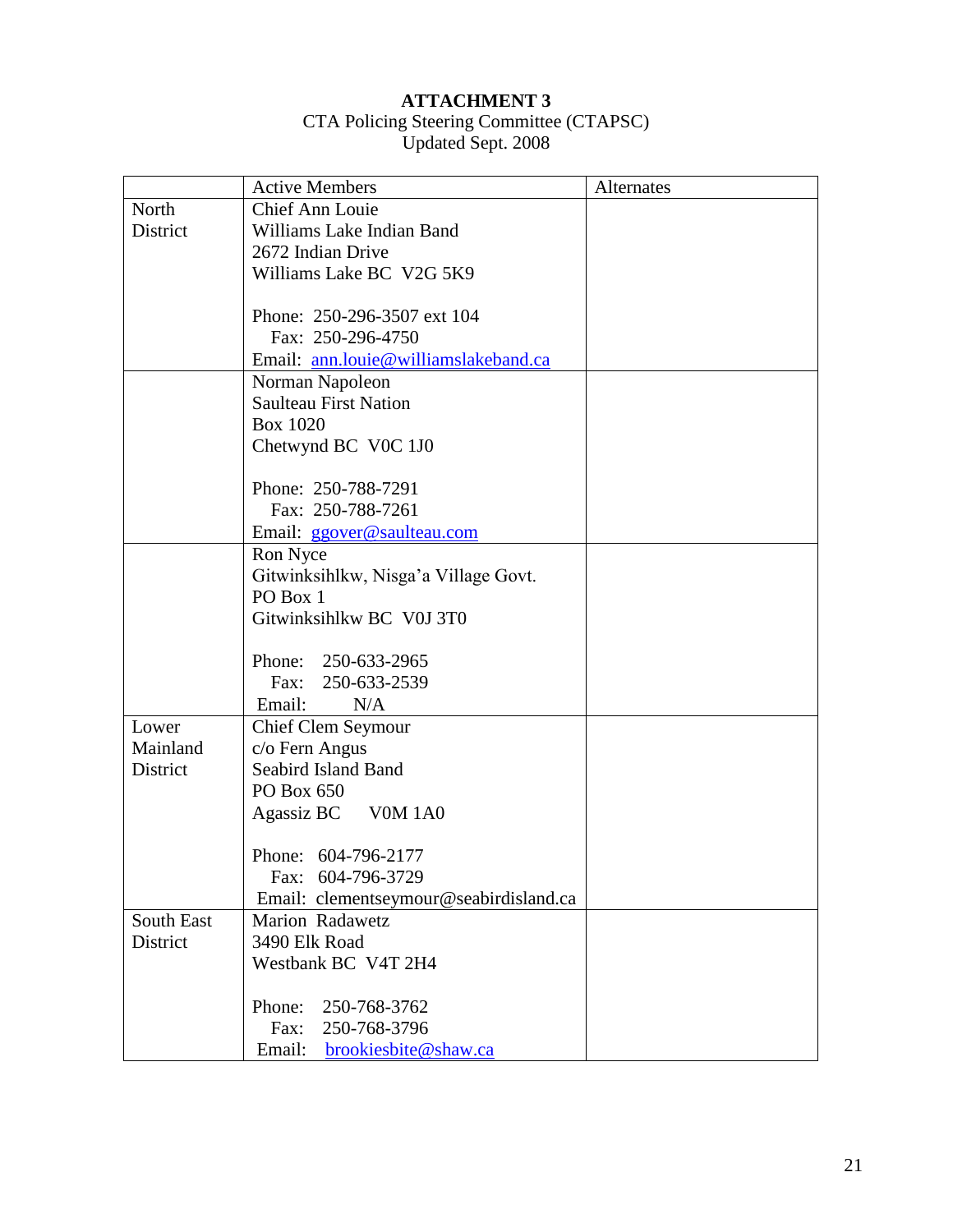|          | Marguerite Cooper                                               |  |
|----------|-----------------------------------------------------------------|--|
|          | Akisq'nuk First Nation                                          |  |
|          | 2887 Kootenay No. 3 Road                                        |  |
|          | Fairmont Hot Springs BC V0B 1L0                                 |  |
|          |                                                                 |  |
|          | Phone: 250-345-2171                                             |  |
|          | Fax:                                                            |  |
|          | Email:                                                          |  |
|          | Ivan Lindley                                                    |  |
|          | <b>Upper Nicola Band</b>                                        |  |
|          | Box 3700                                                        |  |
|          | Merritt BC V1K 1B8                                              |  |
|          |                                                                 |  |
|          | Phone: 250-350-3342                                             |  |
|          | Fax: 250-350-3311                                               |  |
|          | Email: ilindley@uppernicolaband.com                             |  |
|          | <b>Chief Byron Spinks</b>                                       |  |
|          | <b>Lytton First Nation</b>                                      |  |
|          | <b>Box 20</b>                                                   |  |
|          | Lytton BC V0K 1Z0                                               |  |
|          |                                                                 |  |
|          | Phone: 250-455-2304                                             |  |
|          | Fax: 250-455-2291                                               |  |
|          | Email: byron@lyttonfirstnations.com                             |  |
|          | <b>Nelson Tallio</b>                                            |  |
|          | Lower Similkameen Indian Band<br>$517 - 7$ <sup>th</sup> Avenue |  |
|          | <b>Box 100</b>                                                  |  |
|          | Keremeos BC V0K 1N0                                             |  |
|          |                                                                 |  |
|          | Phone: 250-499-5528                                             |  |
|          | Fax: 250-499-5538                                               |  |
|          | Email: execasst@lsib.net                                        |  |
| Island   | Lucille Brotchie (North Island)                                 |  |
| District | <b>Kwakiutl Band Council</b>                                    |  |
|          | PO Box 1440                                                     |  |
|          | Port Hardy BC V0N 2P0                                           |  |
|          |                                                                 |  |
|          | Phone: 250-949-6012                                             |  |
|          | Fax: 250-949-6066                                               |  |
|          | Email: clerk@kwakiutl.bc.ca                                     |  |
|          | Leisa Fred (West Coast)                                         |  |
|          | <b>Tseshaht First Nation</b>                                    |  |
|          | 5091 Mission Road                                               |  |
|          | Port Alberni BC V9Y 8X9                                         |  |
|          |                                                                 |  |
|          | Phone: 250-724-1225                                             |  |
|          | Fax: 250-724-4385                                               |  |
|          | Email: leisafred@tseshaht.com                                   |  |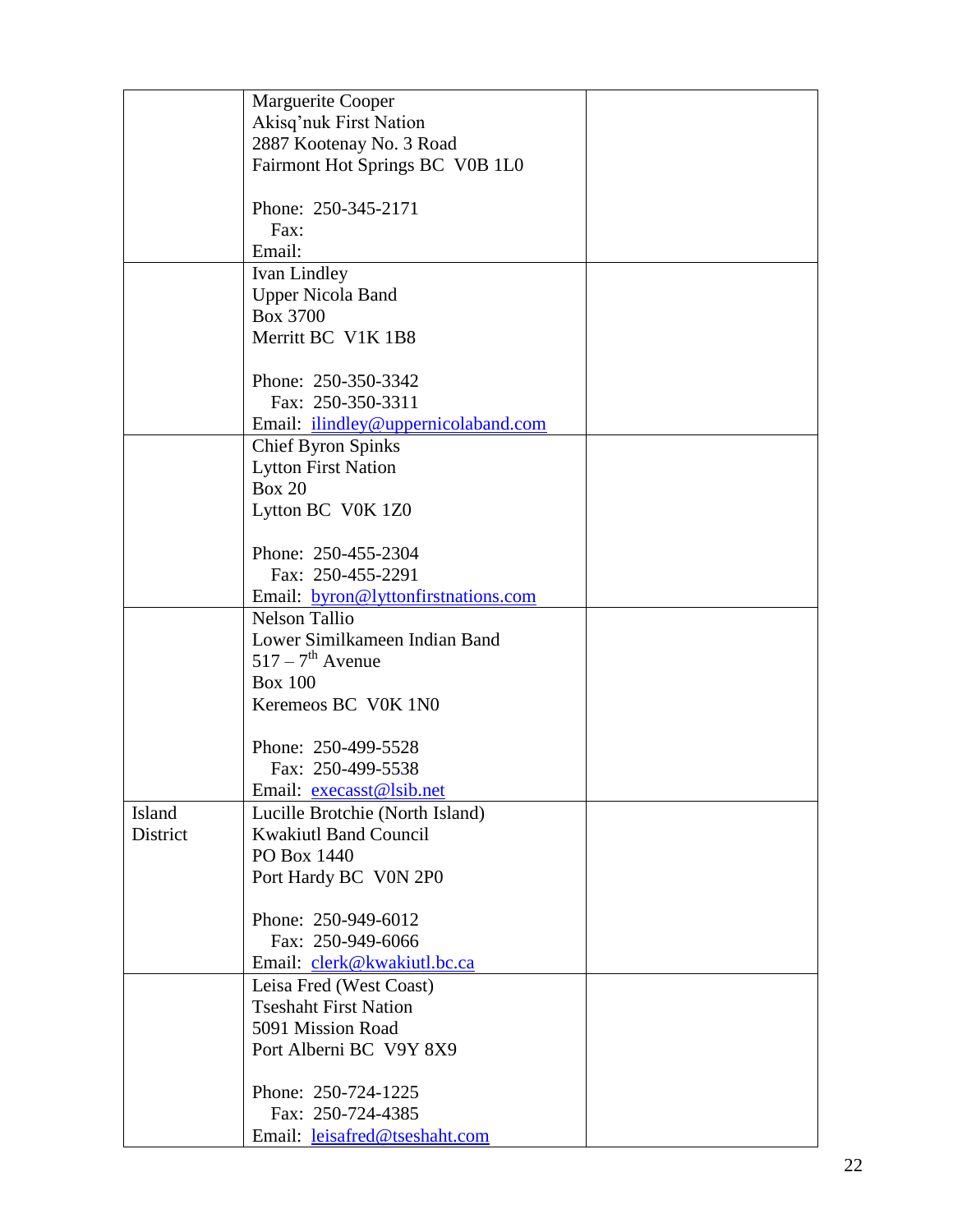|              | Rhonda Underwood (South Island)       |  |
|--------------|---------------------------------------|--|
|              | <b>Tsawout First Nation</b>           |  |
|              | 7725 Tetayut Road                     |  |
|              | Saanichton BC V8M 2C3                 |  |
|              |                                       |  |
|              | Phone: 250-888-0102                   |  |
|              | Fax: 250-652-9114                     |  |
|              | Email: runderwood@tsawout.ca          |  |
| <b>COAAC</b> | Gloria Morgan                         |  |
|              | <b>Box 850</b>                        |  |
|              | Enderby BC V0E 1V0                    |  |
|              |                                       |  |
|              | Phone: 250-838-9771                   |  |
|              | Fax:                                  |  |
|              |                                       |  |
|              | Email: denglo@telus.net               |  |
|              | Larry York                            |  |
|              | 1800 Mount Castle Crescent            |  |
|              | Cranbrook BC V1C 5R5                  |  |
|              |                                       |  |
|              | Phone: 250-489-4563                   |  |
|              | Fax: 250-489-4585                     |  |
|              | Email: lyork@ktunaxa.org              |  |
| Province of  | <b>Bob Cole</b>                       |  |
| B.C.         | <b>Police Services Division</b>       |  |
|              | Min. of Public Safety and Sol. Gen.   |  |
|              | PO Box 9285 Stn Prov Gov              |  |
|              | $10^{th}$ Floor – 1001 Douglas Street |  |
|              | Victoria BC V8W 9J7                   |  |
|              |                                       |  |
|              | Phone: 250-356-6676                   |  |
|              | Cell: 250 213-7949                    |  |
|              | Fax: 250-356-7747                     |  |
|              | Robert.Cole@gov.bc.ca<br>Email:       |  |
|              | Linette Logie                         |  |
|              | <b>Police Services Division</b>       |  |
|              | Min. of Public Safety and Sol. Gen.   |  |
|              | PO Box 9285 Stn Prov Gov              |  |
|              | $10^{th}$ Floor – 1001 Douglas Street |  |
|              | Victoria BC V8W 9J7                   |  |
|              |                                       |  |
|              | Phone: 250-356-0531                   |  |
|              | Fax: 250-356-7747                     |  |
|              |                                       |  |
|              | Email: <i>Linette.Logie@gov.bc.ca</i> |  |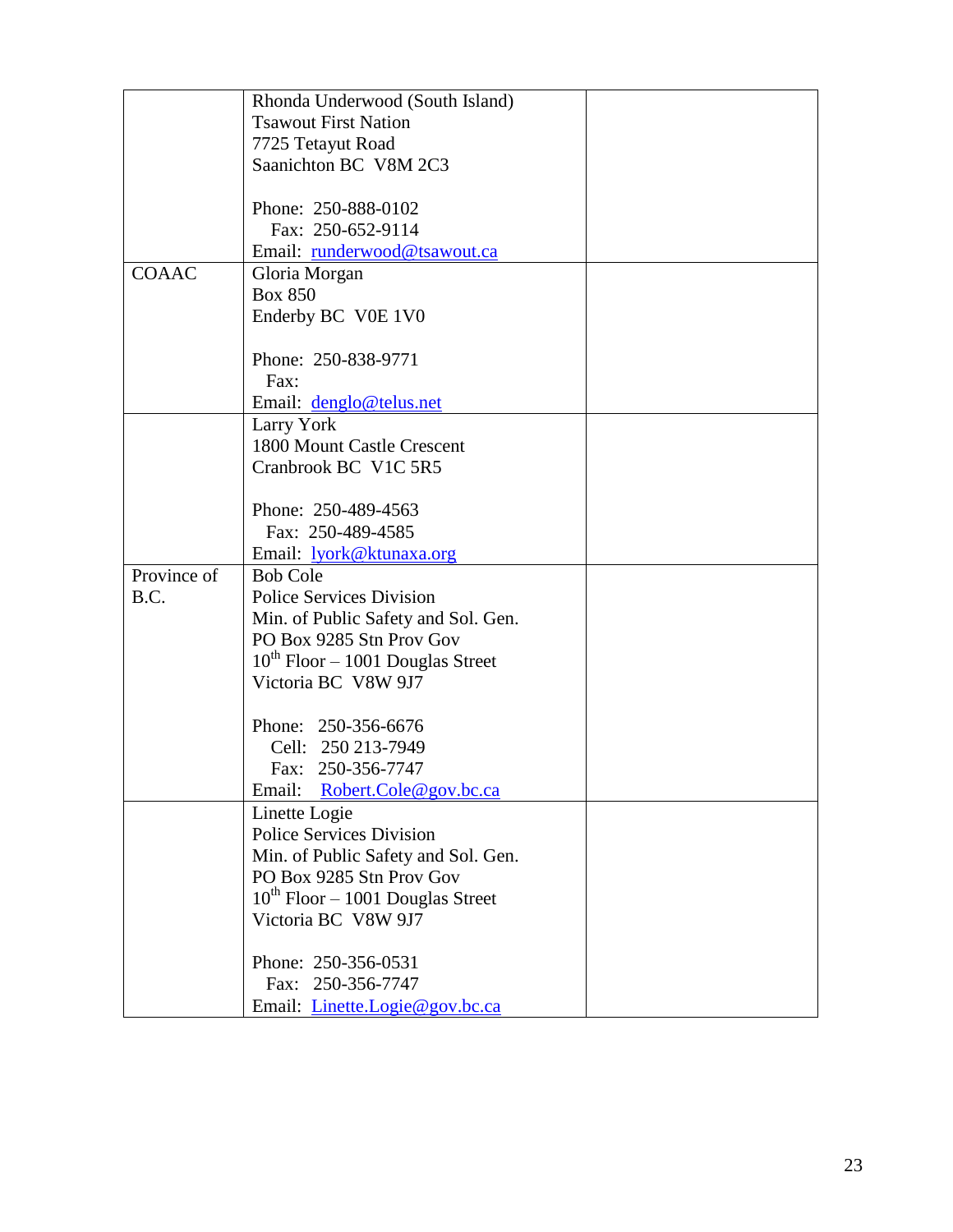| Canada       | <b>Terry Bedard</b>                       |  |
|--------------|-------------------------------------------|--|
| (ex-officio) | <b>Aboriginal Policing Directorate</b>    |  |
|              | <b>Public Safety Canada</b>               |  |
|              | Suite 260-858 Beatty Street               |  |
|              | Vancouver BC V6B 1C1                      |  |
|              |                                           |  |
|              | Phone: 604-666-5308                       |  |
|              | Fax: 604-666-1498                         |  |
|              | Email: Terry.Bedard@ps-sp.gc.ca           |  |
| <b>RCMP</b>  | Insp. Sean Maloney                        |  |
|              | Officer In Charge (OIC)                   |  |
|              | <b>Aboriginal Policing Services</b>       |  |
|              | <b>RCMP</b> "E" Division                  |  |
|              | 4994 Heather Street                       |  |
|              | Vancouver BC V5Z 1K6                      |  |
|              |                                           |  |
|              | Phone: 604-264-2227                       |  |
|              | Fax: 604-264-2333                         |  |
|              | Email: sean.maloney@rcmp-grc.gc.ca        |  |
|              | Sgt. Chris Bear                           |  |
|              | <b>Advisory NCO - Aboriginal Policing</b> |  |
|              | 'E' Division Island District              |  |
|              | 2881 Nanaimo Street                       |  |
|              | Victoria BC V8T 4Z8                       |  |
|              |                                           |  |
|              | Phone: 250-380-6120                       |  |
|              | Fax: 250-380-6242                         |  |
|              |                                           |  |
|              | Email: chris.bear@rcmp-grc.gc.ca          |  |
|              | <b>Sgt. Patty Cook</b>                    |  |
|              | Advisory NCO - Aboriginal Policing        |  |
|              | "E" Division Southeast District           |  |
|              | 170-395 Penno Road                        |  |
|              | Kelowna BC V1X 7W5                        |  |
|              |                                           |  |
|              | Phone: 250-491-5349                       |  |
|              | Fax: 250-491-2381                         |  |
|              | Email: patty.cook@rcmp-grc.gc.ca          |  |
|              | Sgt. Syd Lecky                            |  |
|              | <b>Advisory NCO - Aboriginal Policing</b> |  |
|              | "E" Division North District               |  |
|              | 4020 5th Avenue                           |  |
|              | Prince George BC V2M 7E7                  |  |
|              |                                           |  |
|              | Phone: 250-561-3170                       |  |
|              | Fax: 250-561-3135                         |  |
|              | Email: Sydney.lecky@rcmp-grc.gc.ca        |  |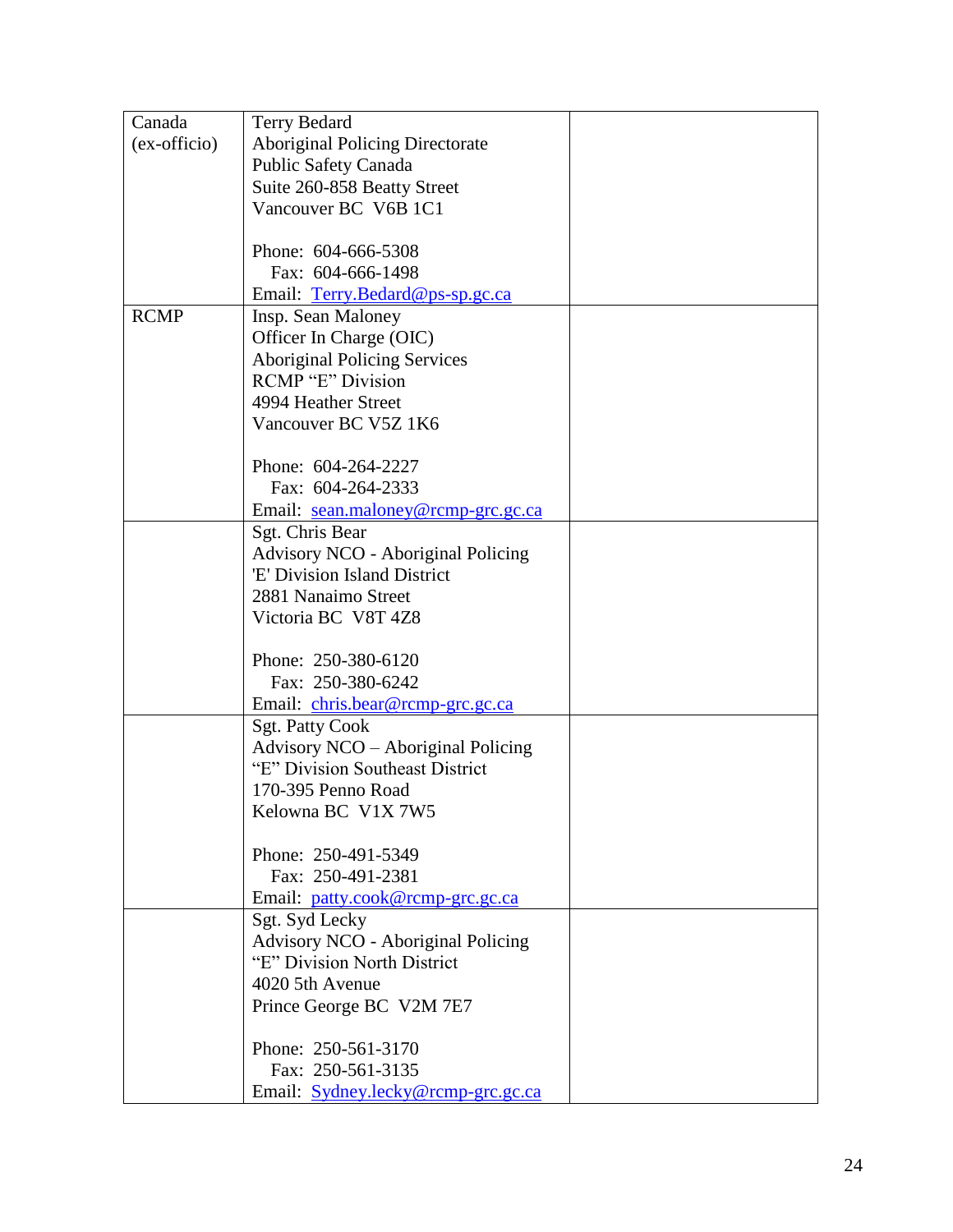| Chair/<br>Conference<br>facilitator | Harold Tarbell<br><b>Gaspe Tarbell Associates</b><br>409-100 Park Royal South |  |
|-------------------------------------|-------------------------------------------------------------------------------|--|
|                                     | West Vancouver BC V7T 1A2                                                     |  |
|                                     | Office: 604-913-1905<br>Fax: 604-913-1906                                     |  |
|                                     | Email: htarbell@total.net                                                     |  |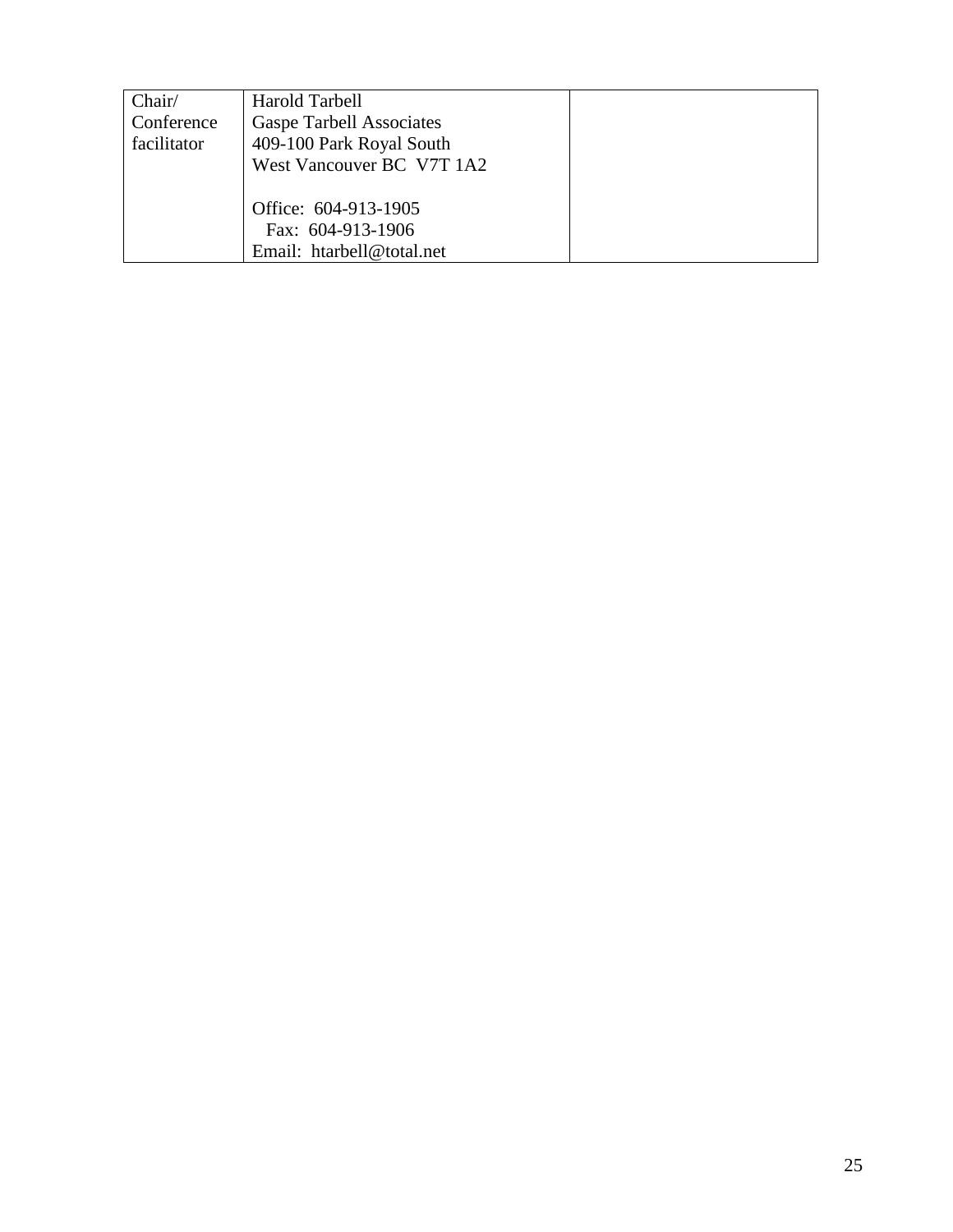#### **ATTACHMENT 4 ISSUES AND SUGGESTED APPROACHES FNCPS REVIEW REPORT**

# *1. RCMP-FIRST NATIONS COMMUNITY RELATIONSHIPS*

### **Issue: Building, maintaining and strengthening transparent, stronger and sustainable relationships between the RCMP and First Nation Communities (FNCs).**

- i. RCMP Detachment Commanders responsible for the delivery of policing services to First Nation Communities ensure increased RCMP presence, visibility and involvement in the First Nation Community, including attending cultural and traditional events.
- ii. The RCMP Aboriginal Policing Services (APS) continue working with Detachment Commanders and Supervisors, Aboriginal Advisory NCOs and the FNCPS members to ensure that RCMP-FNC relationships are being developed and maintained *at all levels*  within the detachment.
- iii. The RCMP Aboriginal Policing Services identify and elaborate on various methods of communication between the RCMP and the FNC and to monitor for application and accountability at the detachment level.
- iv. Individual FNC leadership review and communicate their continuing desire and support for increased presence, communication and involvement of RCMP members in the community, on a regular basis.
- v. *RCMP FNCPS Review March 31, 2008 viii*
- vi. The FNC Chief and Council consider implementing a Band Council Resolution to ensure the continuity and sustainability of the community"s police liaison (CCG or alternate) through the period of Band elections.
- vii. The RCMP consider an increase in the length of Limited Duration Postings for FNCPS members to any one FNC in support of developing longer term and meaningful relationships.
- viii. The provincial CTA Steering Committee and the Commanding Officer"s Aboriginal Advisory Committee (COAAC) provide leadership and guidance on the application of policy, processes and communication initiatives to support the continued development and maintenance of RCMP-FNC relationships.
- ix. The *4th Joint Conference on First Nations CTA Policing in BC*, scheduled for Kelowna in late 2008, provide an opportunity for dialogue and cataloguing of best practices in relationship building between the RCMP and FNCs.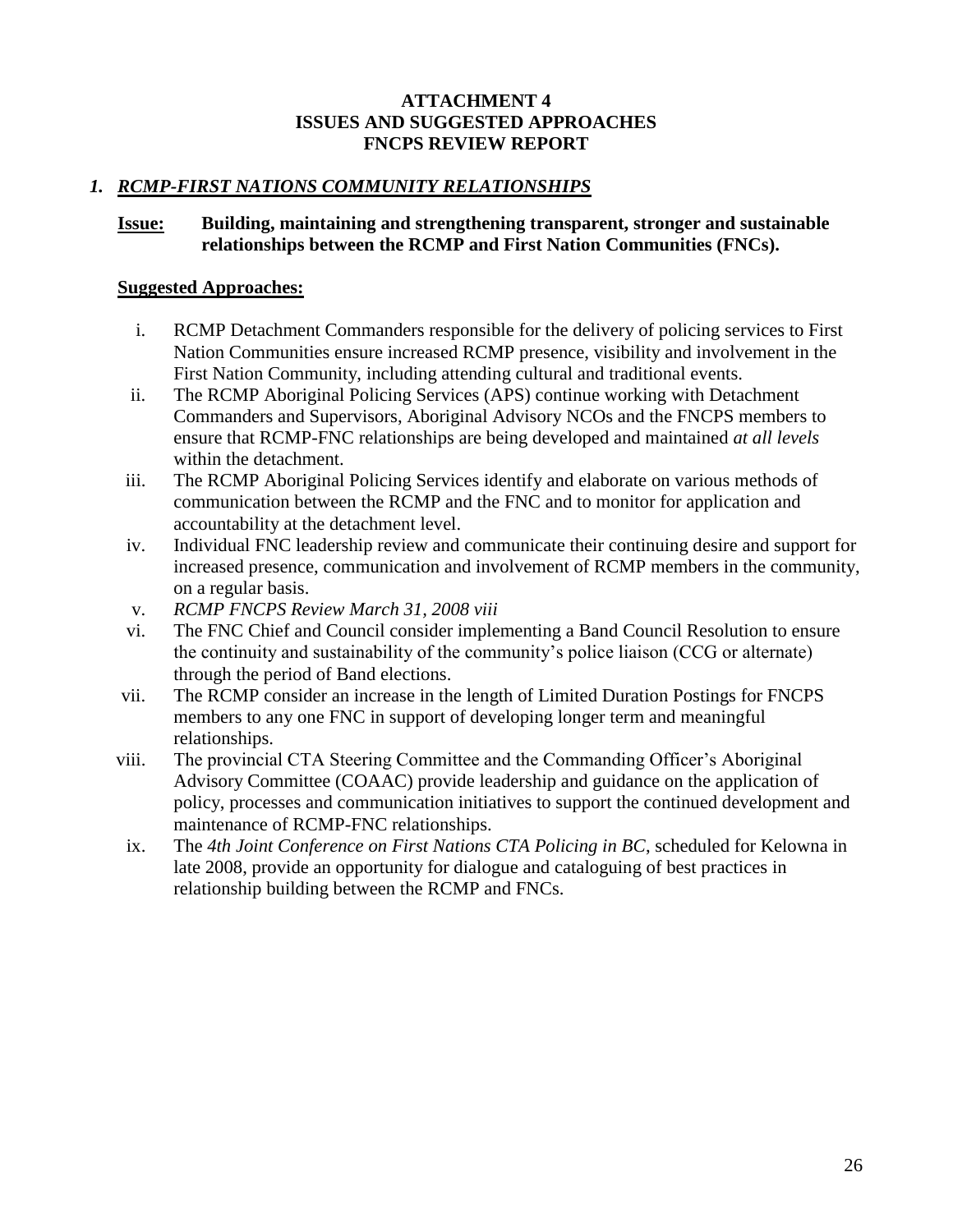# *2. RCMP – FIRST NATIONS COMMUNITY COMMUNICATION*

# **Issue: To enhance the level of communication between the RCMP and FNCs.**

### **Suggested Approaches:**

- i. Ensure the frequency and nature of meetings is agreed to and included in the LOE and adhered to by the parties.
- ii. Ensure that records are maintained and distributed in all formal meetings for review and follow-up, if necessary.
- iii. Explore the use of additional methods of communication such as newsletters, email, briefings and town hall meetings, to advise the FNC members and RCMP detachment members of FNCPS activities.
- iv. The RCMP and the FNC to ensure there is a balance between formal and informal methods of communication.
- v. The RCMP Aboriginal Policing Services track, record and share best practices in RCMP-FNC communications with all RCMP detachments and FNCs.

# *3. CULTURAL SENSITIVITY AND AWARENESS*

# **Issue: Enhance the level of cultural sensitivity by the RCMP and the FNC.**

### **Suggested Approaches:**

- i. Jointly develop a FN cultural orientation information package on a community by community basis.
- *ii.* The FNC to be involved in the development and delivery of cultural orientation training to the RCMP.
- iii. Create opportunities and encourage participation by all RCMP detachment members to actively participate and be involved in the life of the FNC – and ensure that this component forms part of the LOE.
- iv. Develop and provide the FNC with an orientation package on the RCMP as an organization and a bio sheet on the FNCPS member(s).
- v. Detachment Commanders to conduct an annual review and report on the involvement of RCMP members in FNC cultural and traditional events.

# *4. COMMUNITY CONSULTATIVE GROUPS*

# **Issue: The creation and maintenance of CCGs or alternate FNC police liaison with the FNCPS.**

- i. Review each FNCs capacity to establish a CCG as described in the CTA.
- ii. Identify and provide alternate options to establish a police liaison for FNCs that lack the capacity to establish a CCG as described in the CTA.
- iii. Develop and provide training on the intended role of the CCG (or alternate police liaison body), their duties and responsibilities.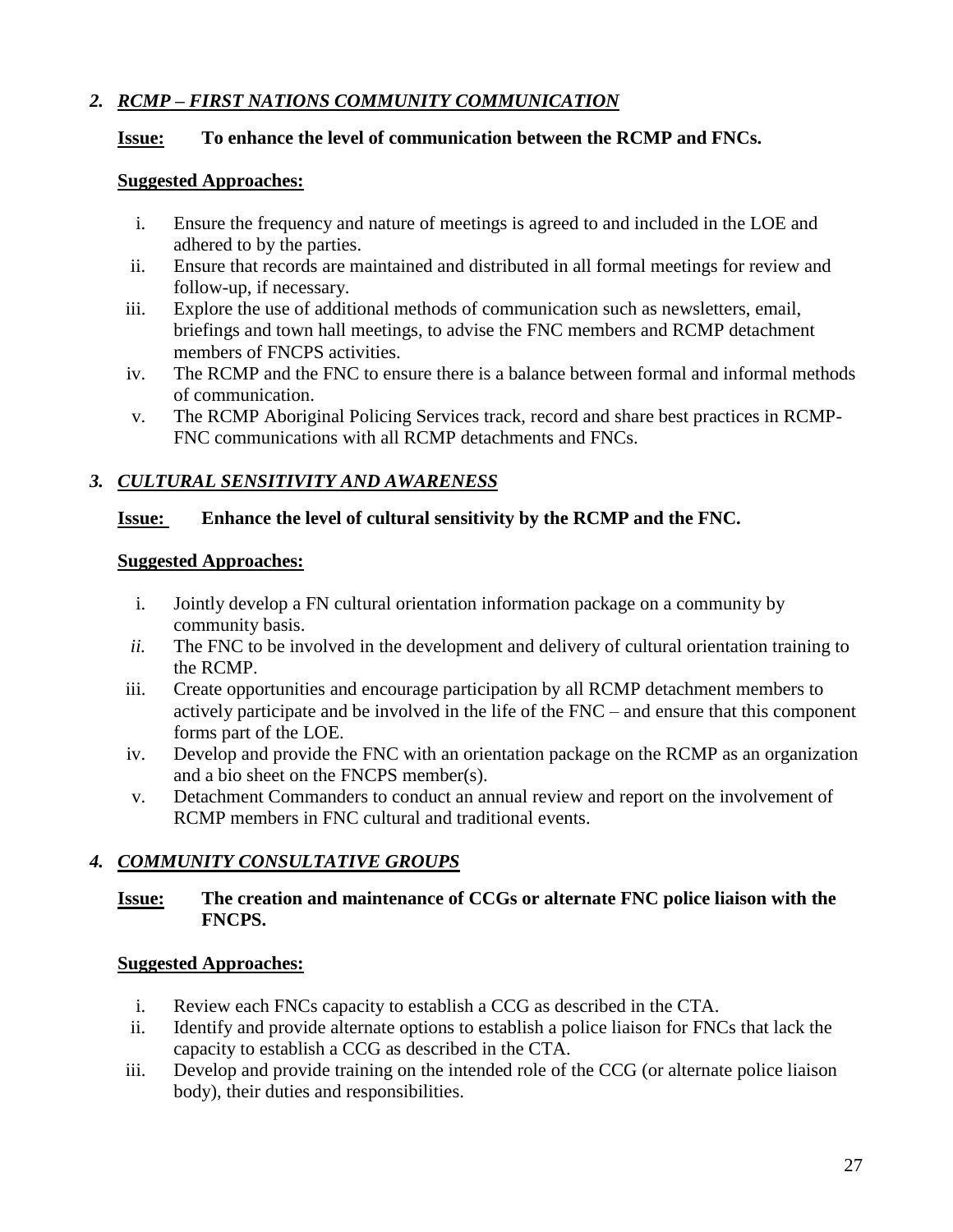# *5. LETTERS OF EXPECTATION*

# **Issue: To ensure the proper development of the LOE in a collaborative manner between the FNC and the RCMP, as outlined in the CTA.**

# **Suggested Approaches:**

- i. Ensure that the intent and goals of the LOE are clearly understood by all parties through a formal training process.
- ii. Provide an LOE guide to simplify the development process that can be used by FNCs and the RCMP.
- iii. Ensure the FNC"s policing priorities, objectives, goals and expectations are clearly defined in the LOE and are realistic and measurable.
- iv. The LOE should be developed as a unique stand alone agreement between the FNC and the RCMP, and the Detachment Annual Performance Plan should not be appended.
- v. The LOE should be reviewed by the parties on a regular basis and at least annually, for revision and correction, if necessary.

# *6.* **F***IRST NATIONS COMMUNITY POLICING SERVICE*

# **Issue: To ensure that the FNCPS meets its service requirements under the CTAs.**

- i. Ensure that all FNCPS members and Detachment Commanders are aware of the FNCPS service commitments outlined in the *Framework Agreement*.
- ii. The RCMP Aboriginal Police Services, in collaboration with the Detachment Commanders, to conduct an annual review of the FNCPS to ensure the mandated service commitments under the *Framework Agreement* are met.
- iii. Canada, the province of BC and the RCMP conduct a review of the deployment model to FNCPS communities to ensure adequate and acceptable service is available to all FNCs subject to a CTA, including remote and isolated communities.
- iv. Ensure that the FNC identified "desirable attributes" for the FNCPS members are included in the selection criteria for new members.
- v. Assign experienced RCMP members to the FNCPS, where possible, and if deploying cadets to the FNCPS ensure they are assigned a seasoned and experienced FNCPS field trainer and provide overlap with the outgoing member, if practical.
- vi. Ensure all RCMP general duty members are aware of the *dedicated* policing role delivered by the FNCPS and how both the FNCPS and general duty members are to collaborate in the delivery of policing services.
- vii. Review the feasibility to increase the number of dedicated FNCPS Corporals within the FNCPS, where applicable.
- viii. Review the organizational and reporting structure of the RCMP Aboriginal Policing Services with consideration to include the Aboriginal Advisory NCOs and a measure of authority over FNCPS Corporals and Members.
- ix. Review the funding structure of the FNCPS with consideration to include the OIC Aboriginal Policing Services and the Aboriginal Advisory NCOs within the funding delegation.